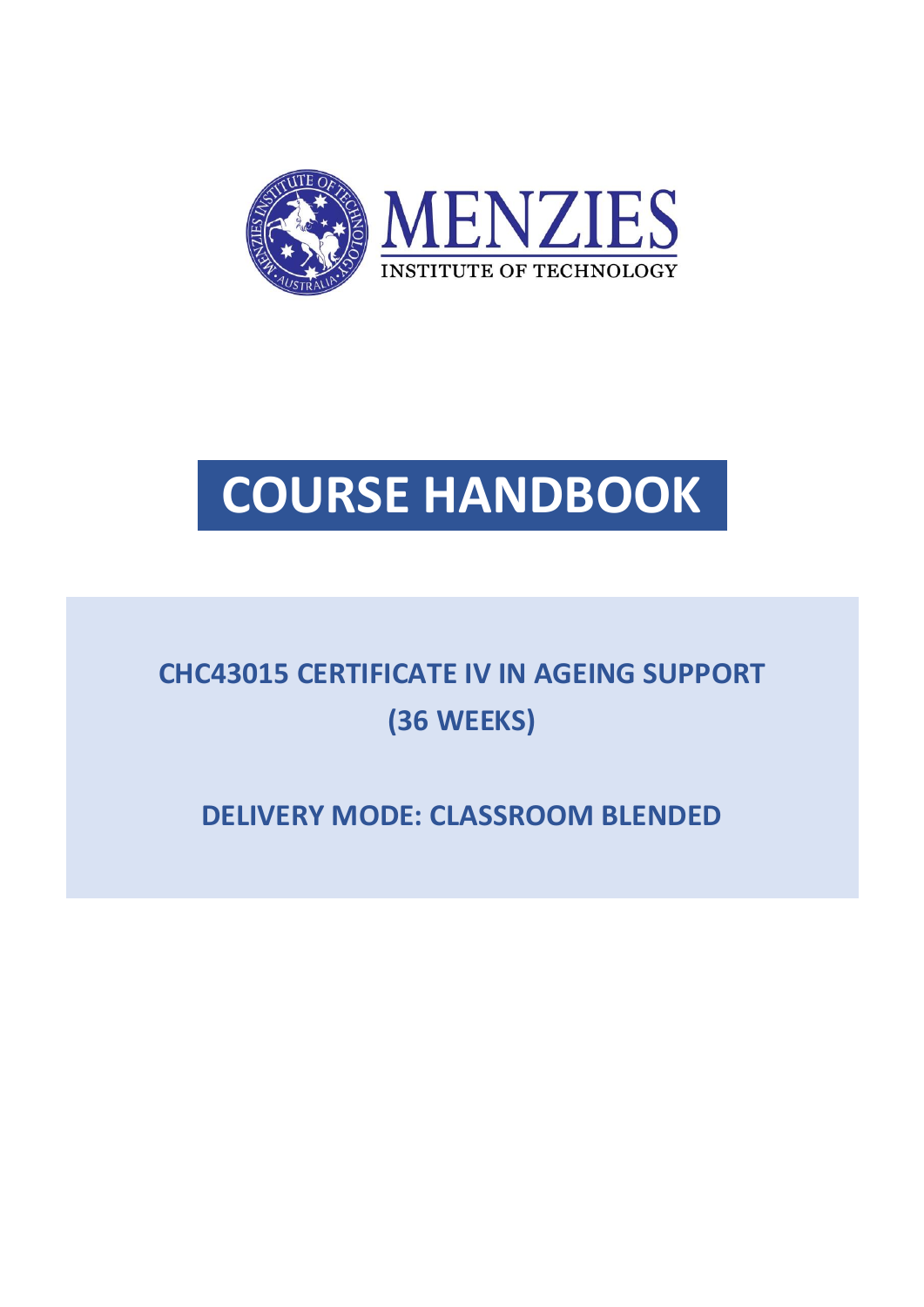# **Table of Contents**

| $\mathbf{1}$ . |  |
|----------------|--|
| 2.             |  |
| 3.             |  |
| 4.             |  |
| 5.             |  |
| 6.             |  |
| 7.             |  |
| 8.             |  |
| 9.             |  |
| 10.            |  |
| 11.            |  |
| 12.            |  |
| 13.            |  |
| 14.            |  |
| 15.            |  |
| 16.            |  |
| 17.            |  |
| 18.            |  |
| 19.            |  |
| 20.            |  |
| 21.            |  |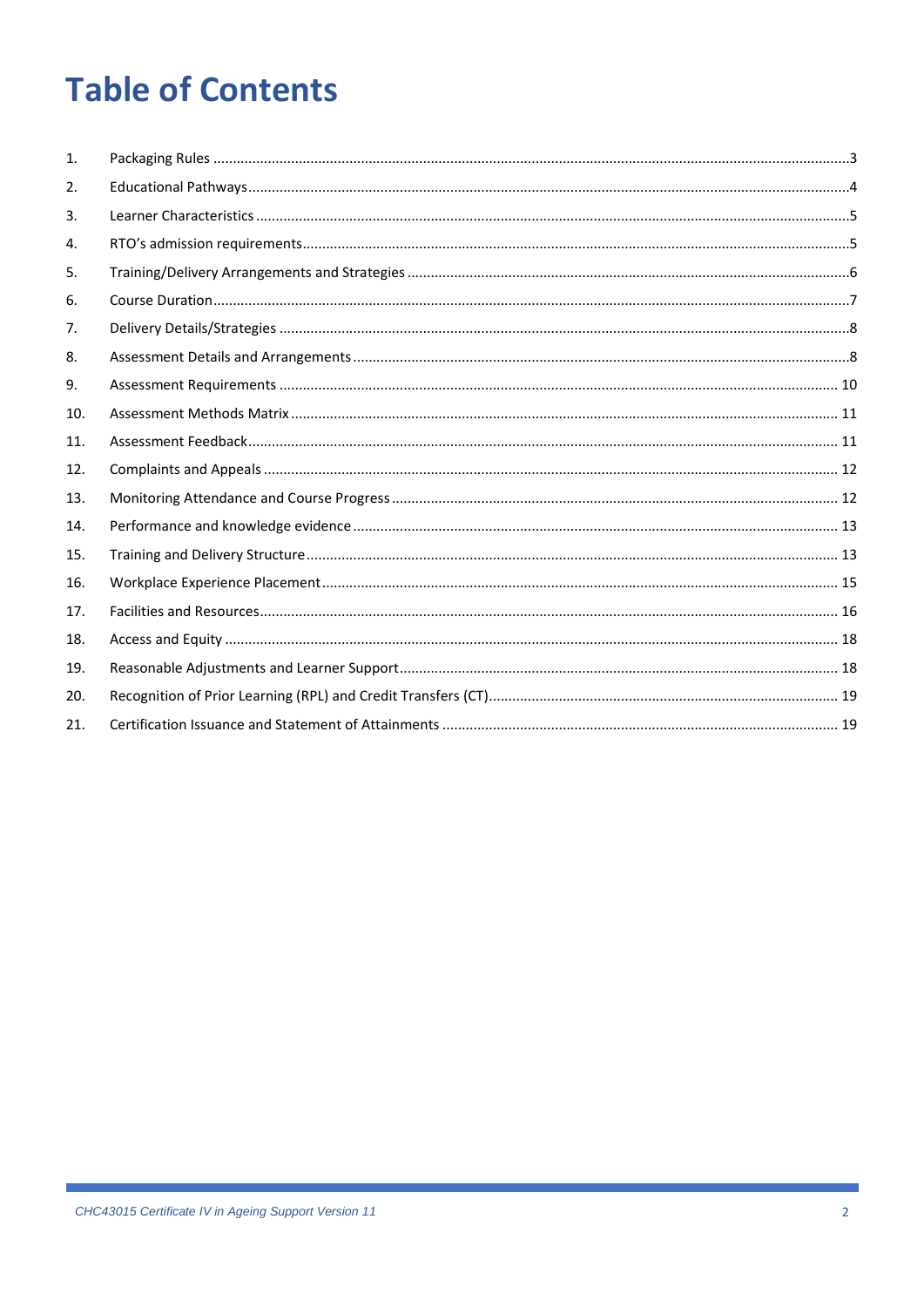#### <span id="page-2-0"></span>**1. Packaging Rules**

| <b>Packaging Rules</b>        | Total number of units: 18                                                                                          |                                                                                                                                                                                                                                                                                                    |                          |                   |                  |                                         |
|-------------------------------|--------------------------------------------------------------------------------------------------------------------|----------------------------------------------------------------------------------------------------------------------------------------------------------------------------------------------------------------------------------------------------------------------------------------------------|--------------------------|-------------------|------------------|-----------------------------------------|
|                               | 15 core units<br>$\bullet$                                                                                         |                                                                                                                                                                                                                                                                                                    |                          |                   |                  |                                         |
|                               | 3 elective units, consisting of:                                                                                   |                                                                                                                                                                                                                                                                                                    |                          |                   |                  |                                         |
|                               | at least 2 units from the elective units listed on<br>$\circ$<br>https://training.gov.au/Training/Details/CHC43015 |                                                                                                                                                                                                                                                                                                    |                          |                   |                  |                                         |
|                               | $\circ$                                                                                                            | up to 1 unit from the elective units listed on                                                                                                                                                                                                                                                     |                          |                   |                  |                                         |
|                               |                                                                                                                    | https://training.gov.au/Training/Details/CHC43015, any endorsed Training Package or<br>accredited course - these units must be relevant to the work outcome.                                                                                                                                       |                          |                   |                  |                                         |
|                               |                                                                                                                    | For more information on the packaging rules, please visit<br>https://training.gov.au/Training/Details/CHC43015                                                                                                                                                                                     |                          |                   |                  |                                         |
| <b>Units of</b><br>Competency | pressure on service delivery.                                                                                      | Consistent with the qualification packaging rules, the units listed below are delivered for this<br>qualification. The choices of elective units are based on conversations with employers regarding<br>skills gaps through changes in technology or processes and materials or areas of increased |                          |                   |                  |                                         |
|                               | <b>Unit Code</b>                                                                                                   | <b>Unit Name</b>                                                                                                                                                                                                                                                                                   | Core (C)<br>Elective (E) | Pre-<br>requisite | Co-<br>requisite | <b>Licensing</b><br><b>Requirements</b> |
|                               | CHCDIV001                                                                                                          | Work with diverse people                                                                                                                                                                                                                                                                           | C                        | nil               | nil              | nil                                     |
|                               | HLTWHS002                                                                                                          | Follow safe work practices<br>for direct client care                                                                                                                                                                                                                                               | C                        | nil               | nil              | nil                                     |
|                               | HLTAAP001                                                                                                          | C                                                                                                                                                                                                                                                                                                  | nil                      | nil               | nil              |                                         |
|                               | CHCCCS023                                                                                                          | Support independence and<br>wellbeing                                                                                                                                                                                                                                                              | C                        | nil               | nil              | nil                                     |
|                               | Provide support to people<br>CHCAGE005<br>С<br>nil<br>nil<br>living with dementia                                  |                                                                                                                                                                                                                                                                                                    |                          |                   |                  | nil                                     |
|                               | Meet personal support<br>CHCCCS011<br>$\mathsf C$<br>nil<br>nil<br>needs                                           |                                                                                                                                                                                                                                                                                                    |                          |                   | nil              |                                         |
|                               | Facilitate the<br>empowerment of older<br>CHCAGE001<br>C<br>nil<br>nil<br>people                                   |                                                                                                                                                                                                                                                                                                    |                          |                   | nil              |                                         |
|                               | CHCCCS025                                                                                                          | $\mathsf{C}$                                                                                                                                                                                                                                                                                       | nil                      | nil               | nil              |                                         |
|                               | CHCHCS001                                                                                                          | Provide home and<br>community support<br>services                                                                                                                                                                                                                                                  | E                        | nil               | nil              | nil                                     |
|                               | CHCCCS006                                                                                                          | C                                                                                                                                                                                                                                                                                                  | nil                      | nil               | nil              |                                         |
|                               | planning and delivery<br>Manage legal and ethical<br>CHCLEG003<br>C<br>nil<br>nil<br>compliance                    |                                                                                                                                                                                                                                                                                                    |                          |                   |                  | nil                                     |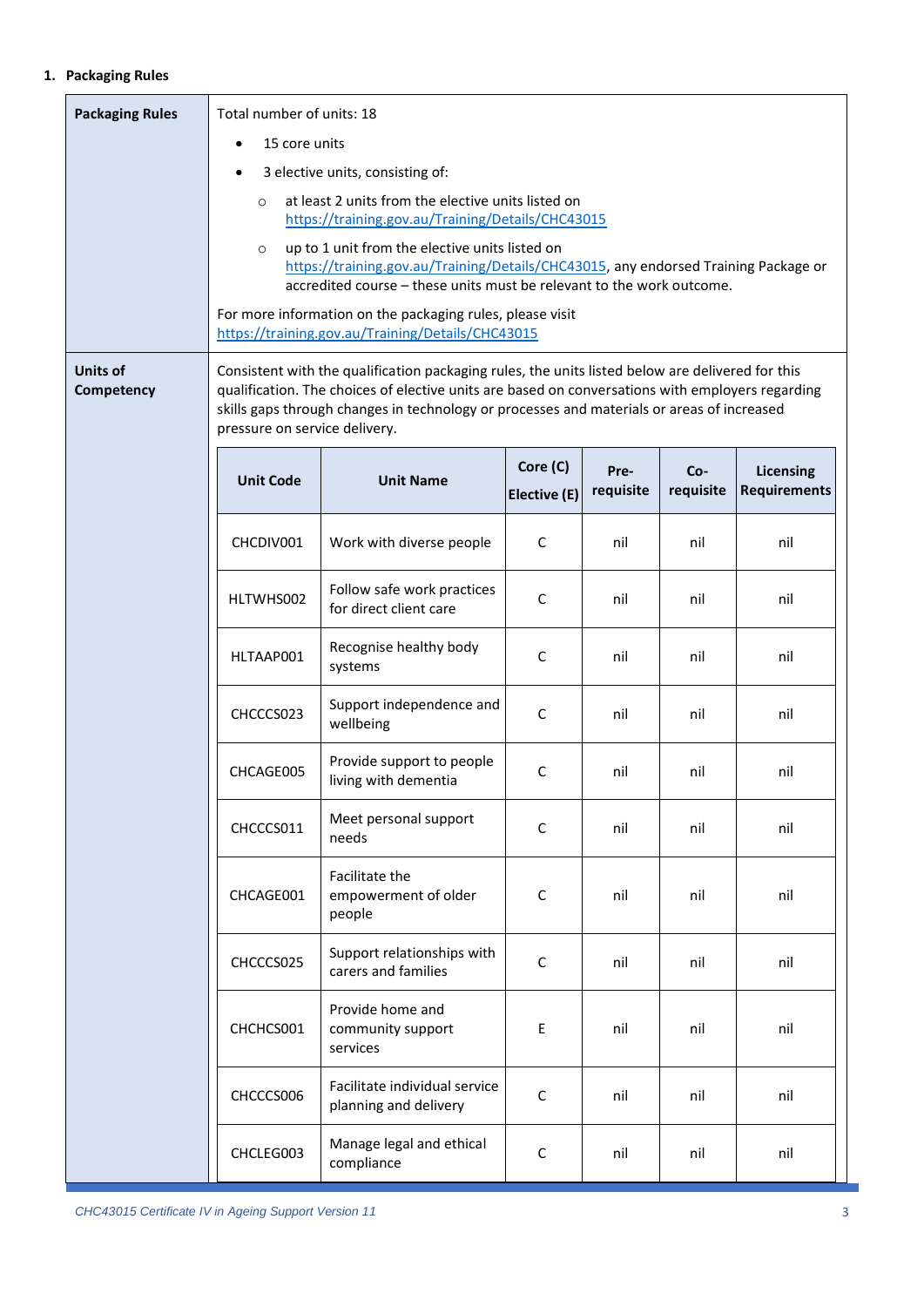|                                                                           | CHCAGE003 | Coordinate services for<br>older people                                    | C            | nil | nil | nil |
|---------------------------------------------------------------------------|-----------|----------------------------------------------------------------------------|--------------|-----|-----|-----|
|                                                                           | HLTINF001 | Comply with infection<br>prevention and control<br>policies and procedures | E            | nil | nil | nil |
|                                                                           | CHCAGE004 | Implement interventions<br>with older people at risk                       | C            | nil | nil | nil |
|                                                                           | CHCADV001 | Facilitate the interests and<br>rights of clients                          | $\mathsf{C}$ | nil | nil | nil |
|                                                                           | CHCPRP001 | Develop and maintain<br>networks and collaborative<br>partnerships         | C            | nil | nil | nil |
|                                                                           | HLTWHS003 | Maintain work health<br>and safety                                         | Е            | nil | nil | nil |
|                                                                           | CHCPAL001 | Deliver care services using<br>a palliative approach                       | $\mathsf{C}$ | nil | nil | nil |
| *** Note: No prerequisite and/or corequisite units in this qualification. |           |                                                                            |              |     |     |     |

# <span id="page-3-0"></span>**2. Educational Pathways**

| Pathways into the<br>Qualification | Individuals may enter into this qualification with limited or no vocational experience and without<br>a lower level qualification. However individuals may have completed one or more of the following<br>and wish to increase their knowledge further:<br>CHC33015 Certificate III in Individual Support.<br>$\bullet$<br>Other similar qualifications.<br>٠ |
|------------------------------------|---------------------------------------------------------------------------------------------------------------------------------------------------------------------------------------------------------------------------------------------------------------------------------------------------------------------------------------------------------------|
| Pathways from the<br>Qualification | Learners who successfully complete this qualification may progress into further studies such as:<br>CHC52015 Diploma of Community Services.<br>$\bullet$<br>Other similar or equivalent qualifications as above.                                                                                                                                              |
| <b>Employment</b><br>Pathways      | Graduates may find employment in this industry as a:<br>Care Team Leader in Aged Care.<br>$\bullet$<br>Senior Community Care Worker.<br>Assistant Aged Care Coordinator.<br>$\bullet$<br>Personal Care Worker.<br>***Note: It is not, however, intended to indicate that an individual will gain immediate<br>employment on completion of this qualification. |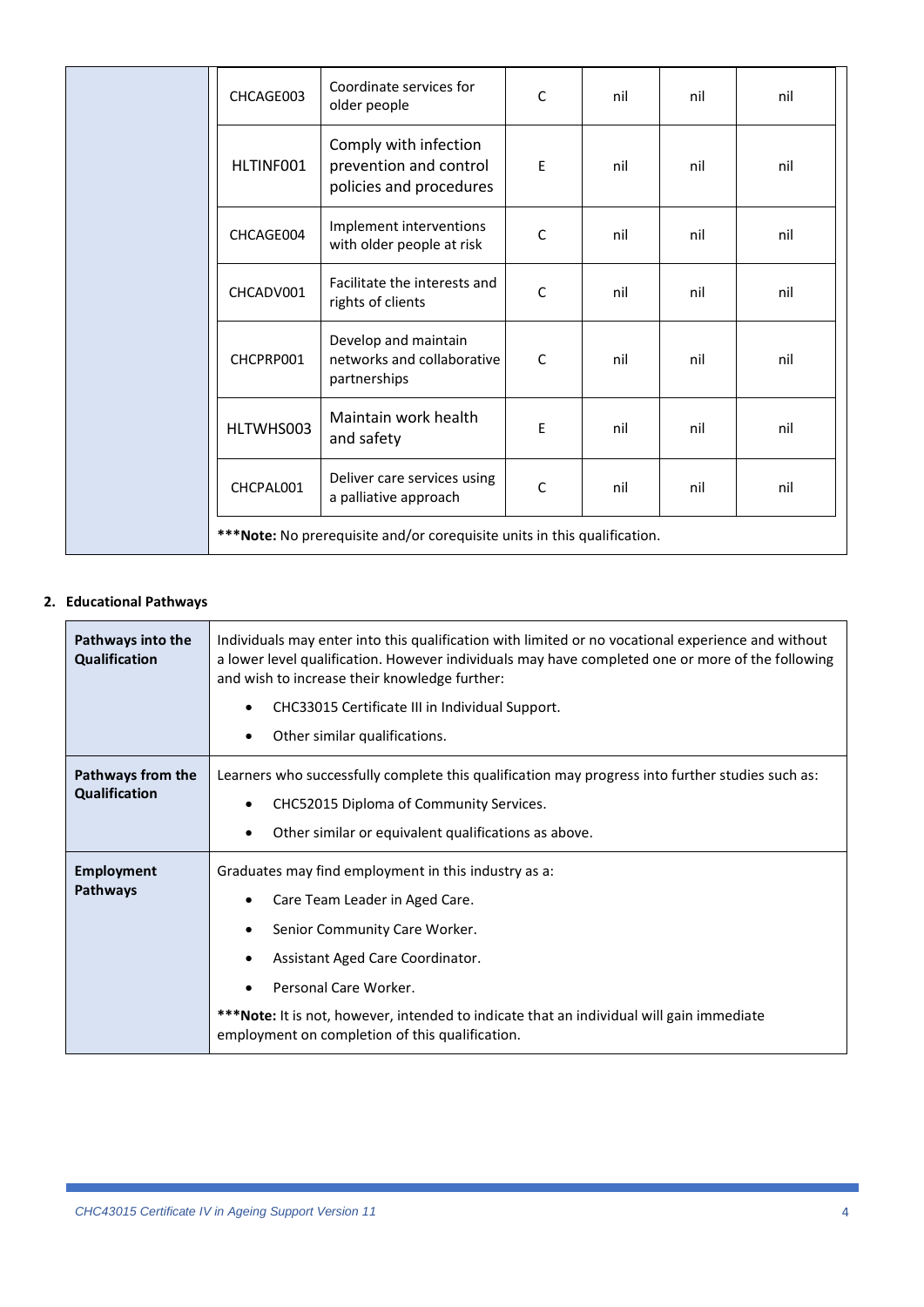#### <span id="page-4-0"></span>**3. Learner Characteristics**

| <b>Key Characteristics</b><br>of Target Learner | The key characteristics of target learner cohort are individuals who have little or no prior<br>knowledge or experience in this industry and are: |
|-------------------------------------------------|---------------------------------------------------------------------------------------------------------------------------------------------------|
| Cohort                                          | able to attend regular face-to-face classes.<br>$\bullet$<br>individual who are 18 years or older.<br>$\bullet$                                   |
|                                                 | planning to pursue a career specific to the automotive sector and gain a qualification.<br>٠<br>have a valid visa to study in Australia.<br>٠     |

# <span id="page-4-1"></span>**4. RTO's admission requirements**

The CHC43015 Certificate IV in Ageing Support allows direct entry into this qualification at the time of publication in training.gov.au. However, the RTO requires candidates to meet its admission requirements prior to enrolling into this qualification to ensure that they have the required skills and knowledge to successfully complete the qualification at this AQF level. This consists of:

| <b>Domestic Students</b>                | Minimum age of 18 years and above.<br>$\bullet$                                                                                                                                                             |                 |                 |              |              |                        |
|-----------------------------------------|-------------------------------------------------------------------------------------------------------------------------------------------------------------------------------------------------------------|-----------------|-----------------|--------------|--------------|------------------------|
|                                         | Satisfactory completion of the equivalent of Australian Year 11 or higher.<br>$\bullet$                                                                                                                     |                 |                 |              |              |                        |
|                                         | Have physical attributes suitable for placement in the community service industry that<br>$\bullet$<br>encompasses manual handling of equipment and clients.                                                |                 |                 |              |              |                        |
|                                         | Additionally, the learner is required to:                                                                                                                                                                   |                 |                 |              |              |                        |
|                                         | Complete the Pre-Training Review which aims to identify training needs through questions<br>$\bullet$<br>on previous education or training, relevance of the courses to learner and relevant<br>experience. |                 |                 |              |              |                        |
|                                         | Complete the Language, Literacy and Numeracy (LLN) Test.                                                                                                                                                    |                 |                 |              |              |                        |
|                                         | If the learner has done the Pre-Training Review and LLN assessment previously at Menzies<br>Institute of Technology for a previous qualification in the same stream enrolment, then it is not<br>required.  |                 |                 |              |              |                        |
|                                         | The learner must also provide prior to commencement of Work Placement allocation for the<br>following:                                                                                                      |                 |                 |              |              |                        |
|                                         | Provide proof of up-to-date immunization.<br>$\bullet$                                                                                                                                                      |                 |                 |              |              |                        |
|                                         | Provide a satisfactory National Police Clearance/Australian Federal Police Clearance<br>$\bullet$<br>Certificate (AFP)/NCC.                                                                                 |                 |                 |              |              |                        |
|                                         | Provide a Working with Children Check.<br>$\bullet$                                                                                                                                                         |                 |                 |              |              |                        |
|                                         |                                                                                                                                                                                                             |                 |                 |              |              |                        |
| <b>International</b><br><b>Students</b> | Minimum age of 18 years and above.<br>$\bullet$                                                                                                                                                             |                 |                 |              |              |                        |
|                                         | Have physical attributes suitable for placement in the individual support industry that<br>$\bullet$<br>encompasses manual handling of equipment and clients.                                               |                 |                 |              |              |                        |
|                                         | English Language Requirements (meet one of the requirements outlined below).                                                                                                                                |                 |                 |              |              |                        |
|                                         | 1.                                                                                                                                                                                                          |                 |                 |              |              |                        |
|                                         | <b>IELTS (General or</b>                                                                                                                                                                                    | <b>PTE</b>      | <b>TOEFL PB</b> | <b>TOEFL</b> | <b>CAE</b>   | <b>ELICOS (General</b> |
|                                         | Academic) overall                                                                                                                                                                                           | <b>Academic</b> |                 | <b>IBT</b>   | <b>Scale</b> | English)               |
|                                         | 5.5                                                                                                                                                                                                         | 46              | 506             | 62           | 162          | n/a                    |
|                                         | 5.0                                                                                                                                                                                                         | 38              | 478             | 51           | 154          | +15 weeks              |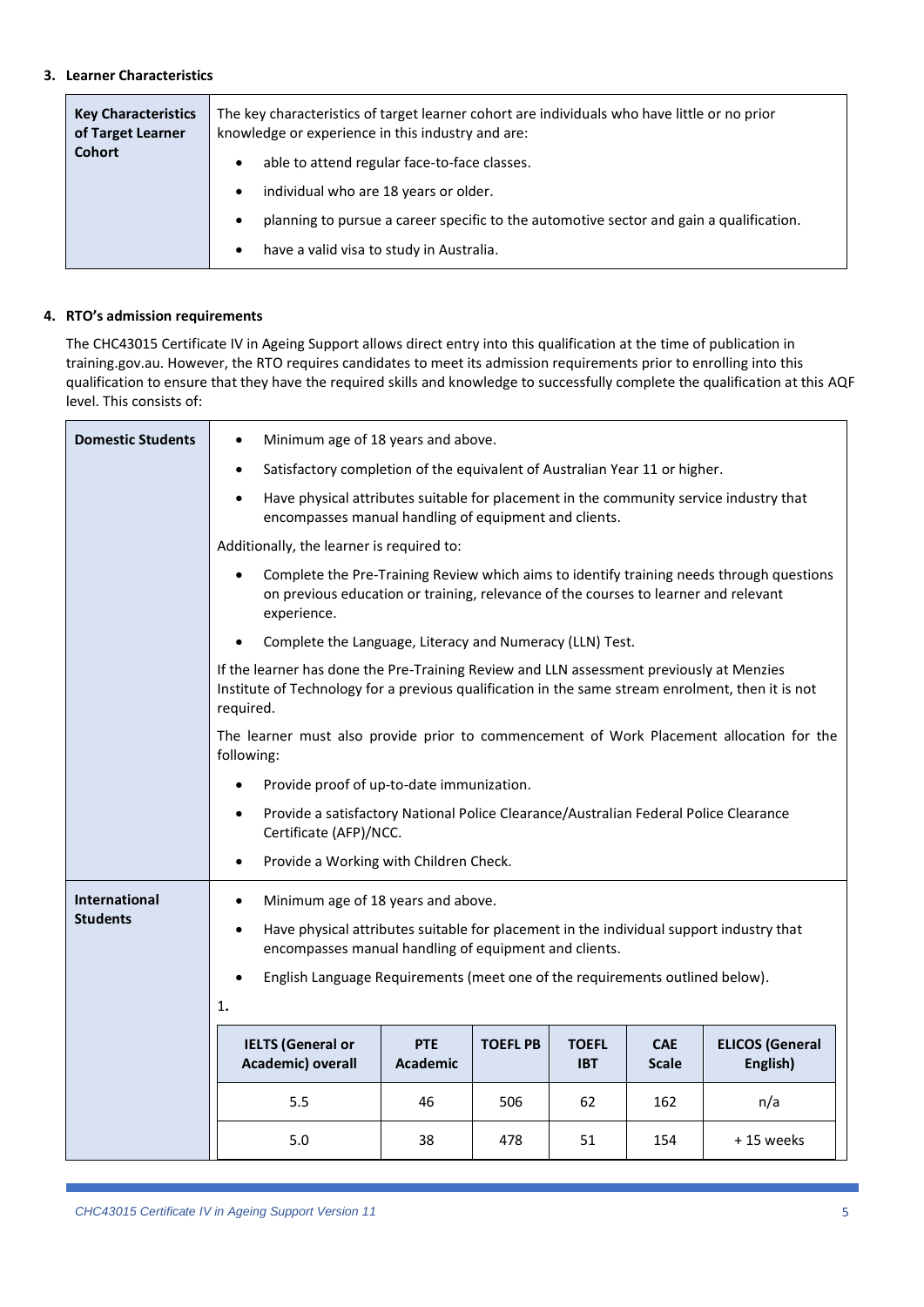|                         | 4.5                                                                                                                                                                                                                                                                                                                                     | 30 | 450 | 40 | 146 | +30 weeks |
|-------------------------|-----------------------------------------------------------------------------------------------------------------------------------------------------------------------------------------------------------------------------------------------------------------------------------------------------------------------------------------|----|-----|----|-----|-----------|
|                         | *** Note: Results older than two years are not acceptable (for offshore applicants).                                                                                                                                                                                                                                                    |    |     |    |     |           |
|                         | <b>OR</b>                                                                                                                                                                                                                                                                                                                               |    |     |    |     |           |
|                         | 2. Evidence that they have studied in English for at least five years in Australia, Canada, New<br>Zealand, Republic of Ireland, South Africa, United Kingdom or United States.                                                                                                                                                         |    |     |    |     |           |
|                         | <b>OR</b>                                                                                                                                                                                                                                                                                                                               |    |     |    |     |           |
|                         | 3. Evidence that, within two years of their application date, they have successfully completed in<br>Australia a foundation course or a senior secondary certificate of education or a Certificate III or<br>higher-level qualification, from the Australian Qualifications Framework.                                                  |    |     |    |     |           |
|                         | <b>OR</b>                                                                                                                                                                                                                                                                                                                               |    |     |    |     |           |
|                         | 4. Applicants originating from student's visa assessment levels 1 and 2 countries without the<br>required IELTS, or equivalent score must undertake the Language, Literacy and Numeracy (LLN)<br>Test. For further information on student visa assessment levels visit Department of Home Affairs'<br>website at www.homeaffairs.gov.au |    |     |    |     |           |
|                         | Additionally, the learner is required to:                                                                                                                                                                                                                                                                                               |    |     |    |     |           |
|                         | <b>Onshore International Students</b>                                                                                                                                                                                                                                                                                                   |    |     |    |     |           |
|                         | Complete the Pre-Training Review which aims to identify training needs through<br>O<br>questions on previous education or training, relevance of the courses to learner and<br>relevant experience.                                                                                                                                     |    |     |    |     |           |
|                         | Offshore International Students                                                                                                                                                                                                                                                                                                         |    |     |    |     |           |
|                         | Complete the Pre-Training Review which aims to identify training needs through<br>$\circ$<br>questions on previous education or training, relevance of the courses to learner and<br>relevant experience. This will be conducted either via video call (e.g. Skype) or phone<br>call to the prospective learner.                        |    |     |    |     |           |
|                         | If the learner has done the Pre-Training Review and LLN assessment previously at Menzies<br>Institute of Technology for a previous qualification in the same stream enrolment, then it is not<br>required.                                                                                                                              |    |     |    |     |           |
|                         | The learner must also provide prior to commencement of Work Placement allocation for the<br>following:<br>Provide proof of up-to-date immunization.<br>Provide a satisfactory National Police Clearance/Australian Federal Police Clearance<br>Certificate (AFP)/NCC.                                                                   |    |     |    |     |           |
|                         |                                                                                                                                                                                                                                                                                                                                         |    |     |    |     |           |
|                         |                                                                                                                                                                                                                                                                                                                                         |    |     |    |     |           |
|                         | Provide a Working with Children Check.                                                                                                                                                                                                                                                                                                  |    |     |    |     |           |
| <b>Other Conditions</b> | Complete the Language, Literacy and Numeracy (LLN) Test prior to the commencement of the<br>course.                                                                                                                                                                                                                                     |    |     |    |     |           |
|                         | Students required to invest approximately 8-9 hours a week of self-directed learning to complete<br>self-study and assessments during the training weeks and does not include the term breaks.                                                                                                                                          |    |     |    |     |           |

# <span id="page-5-0"></span>**5. Training/Delivery Arrangements and Strategies**

| <b>Delivery Location</b> | Melbourne, Victoria.                                                                 |
|--------------------------|--------------------------------------------------------------------------------------|
|                          | Location                                                                             |
|                          | Spencer Campus - Level 4, 355 Spencer Street West Melbourne 3003 - Training sessions |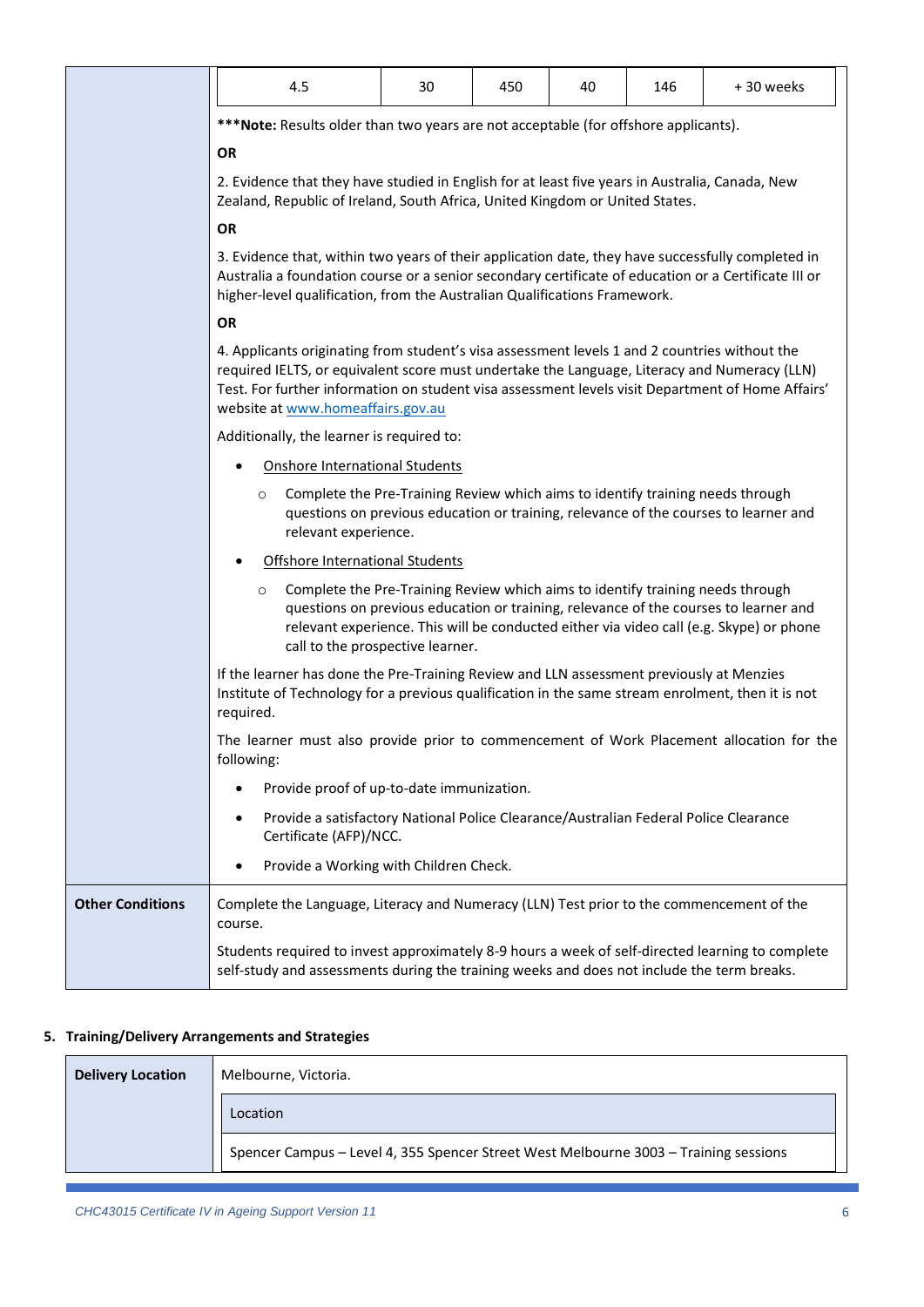|                                                  | This course will only be delivered and assessed in Victoria and not offered for interstate students.                                                                                                                                                                                                                                                                         |  |  |  |
|--------------------------------------------------|------------------------------------------------------------------------------------------------------------------------------------------------------------------------------------------------------------------------------------------------------------------------------------------------------------------------------------------------------------------------------|--|--|--|
| <b>Delivery Mode</b>                             | Classroom Blended including classroom sessions, self-study, and theory assessments at home and<br>simulated workplace environment.                                                                                                                                                                                                                                           |  |  |  |
|                                                  | ***Note: During any COVID-19 restrictions as set out by the Government, all the training sessions<br>would be conducted online through CANVAS Leaning Management System for the theoretical<br>sessions. Practical and simulation sessions allocation will depend on the COVID-19 restrictions<br>set.                                                                       |  |  |  |
| <b>Training support</b>                          | Training support is provided following the training session.                                                                                                                                                                                                                                                                                                                 |  |  |  |
| after the classroom<br>training sessions         | Learners may make individual appointments for training support if required with their<br>Trainer/Assessor.                                                                                                                                                                                                                                                                   |  |  |  |
|                                                  | Training support can be provided via face-to-face, phone, Skype, or email.                                                                                                                                                                                                                                                                                                   |  |  |  |
| <b>Individual Learning</b><br>& Reflection/Self- | All the students receive online access to CANVAS Learning Management System where all Learner<br>Guides, PowerPoint and additional resources will be available.                                                                                                                                                                                                              |  |  |  |
| paced                                            | Trainers/Assessors will provide quizzes to the students to complete in their own time and discuss<br>the quizzes in the next session/s. Please refer to the Session Plan of each unit of competency for<br>the further information and provision of these quizzes.                                                                                                           |  |  |  |
|                                                  | Completion of Individual Learning and Reflection/Self-Paced learning hours are not monitored by<br>the Trainers/Assessors and form part of "unsupervised hours". Trainers will ask students<br>questions related to their Individual Learning after each week's class session to ensure and verify<br>that students have gained the knowledge related to the quizzes.        |  |  |  |
| <b>Assessments</b>                               | There will be Assessment Tasks that required to be complete outside of the classroom<br>environment and in students' own time. For example, assignments or case studies requiring<br>student's further input in their own time. These details will be outlined in each individual<br>Assessment Task Information for Students and Assessment Task Information for Assessors. |  |  |  |

# <span id="page-6-0"></span>**6. Course Duration**

| <b>Course Duration</b> | Full time: over a period of 36 weeks:                                                                                                                                                                                                                                                                                                                                                                     |  |  |
|------------------------|-----------------------------------------------------------------------------------------------------------------------------------------------------------------------------------------------------------------------------------------------------------------------------------------------------------------------------------------------------------------------------------------------------------|--|--|
|                        | 36 weeks of delivery is inclusive of 6 weeks of Work Placement (120 hours) and 2 weeks<br>$\bullet$<br>of holiday breaks. The Work Placement is allocated as 20 hours per week and during the<br>Study Period (i.e. 20 hours per week of class and then 20 hours per week of Work<br>Placement for 6 weeks)                                                                                               |  |  |
|                        | Supervised Classroom Sessions of 20 hours per week on campus.<br>$\bullet$                                                                                                                                                                                                                                                                                                                                |  |  |
|                        | Work Placement hours totalling 120 hours.<br>$\bullet$                                                                                                                                                                                                                                                                                                                                                    |  |  |
|                        | Additional Training Support hours including any learning assistance provided to students<br>$\bullet$<br>after the classroom sessions or on additional request by learners outside of supervised<br>classroom session hours either via face-to-face or phone, skype or email to support<br>learners to undertake their individual self-learning activities and assessments outside of<br>classroom hours. |  |  |
|                        | Completion of Individual Learning and Reflection/Self-Paced learning hours are not<br>$\bullet$<br>monitored by the Trainers/Assessors and form part of "unsupervised hours". Trainers<br>will ask students questions related to their Individual Learning after each week's class<br>session to ensure and verify that students have gained the knowledge related to the<br>quizzes.                     |  |  |
|                        | ***Note: No classes on public holidays.                                                                                                                                                                                                                                                                                                                                                                   |  |  |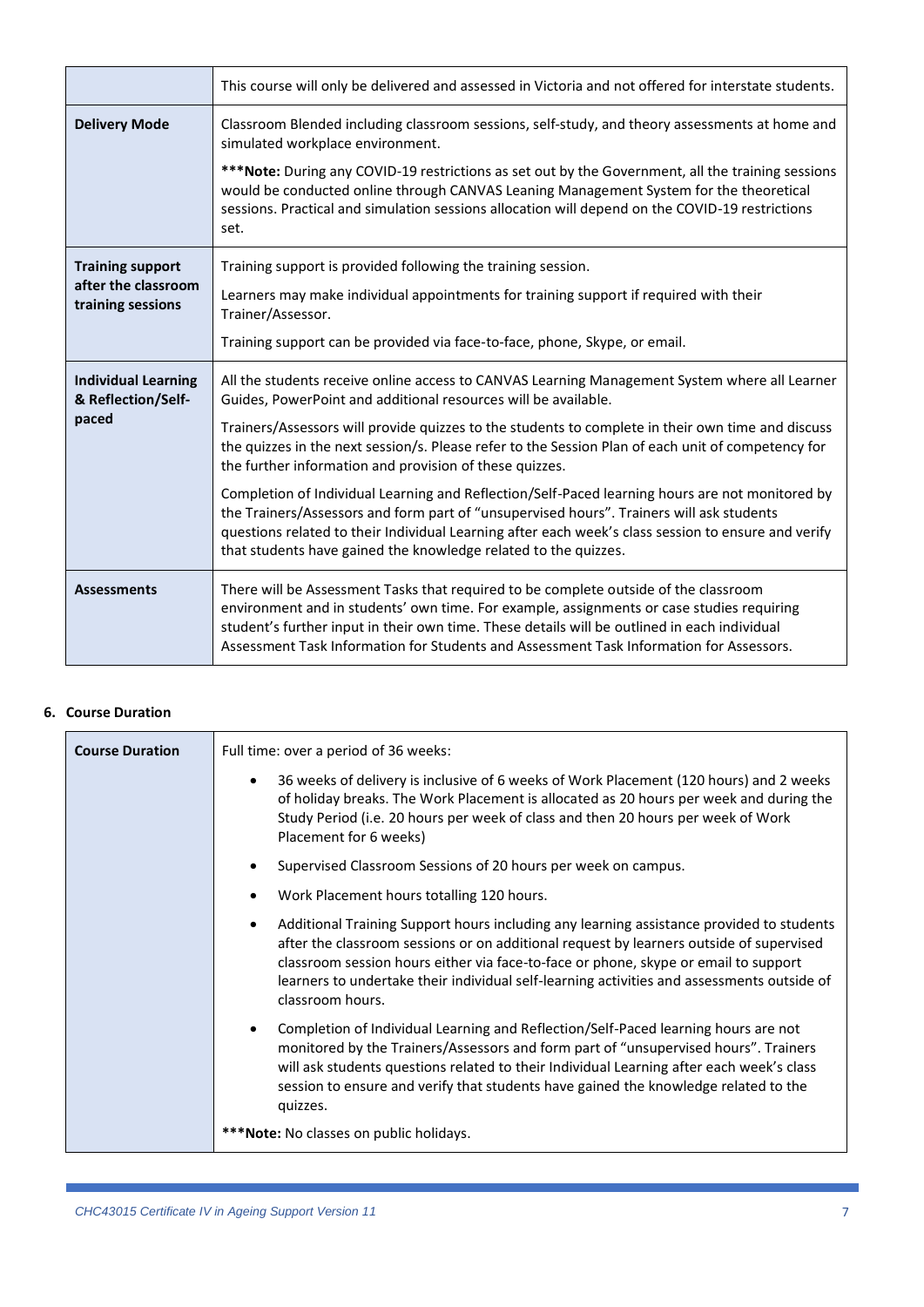| Refer to the Delivery Structure and Delivery Hours table below for the breakdown of delivery |
|----------------------------------------------------------------------------------------------|
| hours.                                                                                       |

### <span id="page-7-0"></span>**7. Delivery Details/Strategies**

| <b>Delivery Methods</b>   | The range of delivery methods may include, but not limited to the following:<br>lectures/instructions.<br>pre-reading.<br>demonstrations and modelling.<br>$\bullet$<br>practice opportunities.<br>brainstorming activities.<br>group discussions.<br>guided facilitation of individual or group learning activities, group work or project-based<br>case studies. |  |  |  |
|---------------------------|--------------------------------------------------------------------------------------------------------------------------------------------------------------------------------------------------------------------------------------------------------------------------------------------------------------------------------------------------------------------|--|--|--|
| <b>Delivery Structure</b> | Delivery structure is comprised of classroom training sessions, structured learning such as training<br>support, learning activities, self-paced (to allow the learners to absorb and reflect on their<br>learning).<br>The unit of competency will be delivered and assessed as stand-alone units.                                                                |  |  |  |
| Units of<br>Competency    | All units to be delivered and assessed are listed in the Training and Delivery Structure.                                                                                                                                                                                                                                                                          |  |  |  |

#### <span id="page-7-1"></span>**8. Assessment Details and Arrangements**

The assessment details and arrangements explain the assessment strategies to be employed. For further information on protocols and policies on assessments and re-assessments, please refer to the MITP13 Assessment and Reassessment Policy and Procedure.

| <b>Assessments</b> | Theory Assessment Tasks will be completed by the students outside the Menzies Campus and on<br>the student's own time as unsupervised hours. All Simulated Practical assessment tasks will be<br>conducted and completed on Menzies Campus at Menzies Aged Care Laboratories as supervised<br>hours. |  |
|--------------------|------------------------------------------------------------------------------------------------------------------------------------------------------------------------------------------------------------------------------------------------------------------------------------------------------|--|
|                    | Work Placement Assessments are completed by the student during their allocated Work<br>Placement Hours which are supervised hours.                                                                                                                                                                   |  |
|                    | ***Note: Please refer the individual Assessment task for the further information.                                                                                                                                                                                                                    |  |
|                    | Assessments will address:                                                                                                                                                                                                                                                                            |  |
|                    | Application of the Unit statement.                                                                                                                                                                                                                                                                   |  |
|                    | Elements.                                                                                                                                                                                                                                                                                            |  |
|                    | Performance Criteria.                                                                                                                                                                                                                                                                                |  |
|                    | Performance Evidence.                                                                                                                                                                                                                                                                                |  |
|                    | Assessment Conditions.                                                                                                                                                                                                                                                                               |  |
|                    | Knowledge Evidence.                                                                                                                                                                                                                                                                                  |  |
|                    | Foundation Skills.                                                                                                                                                                                                                                                                                   |  |
|                    | Dimensions of competency.                                                                                                                                                                                                                                                                            |  |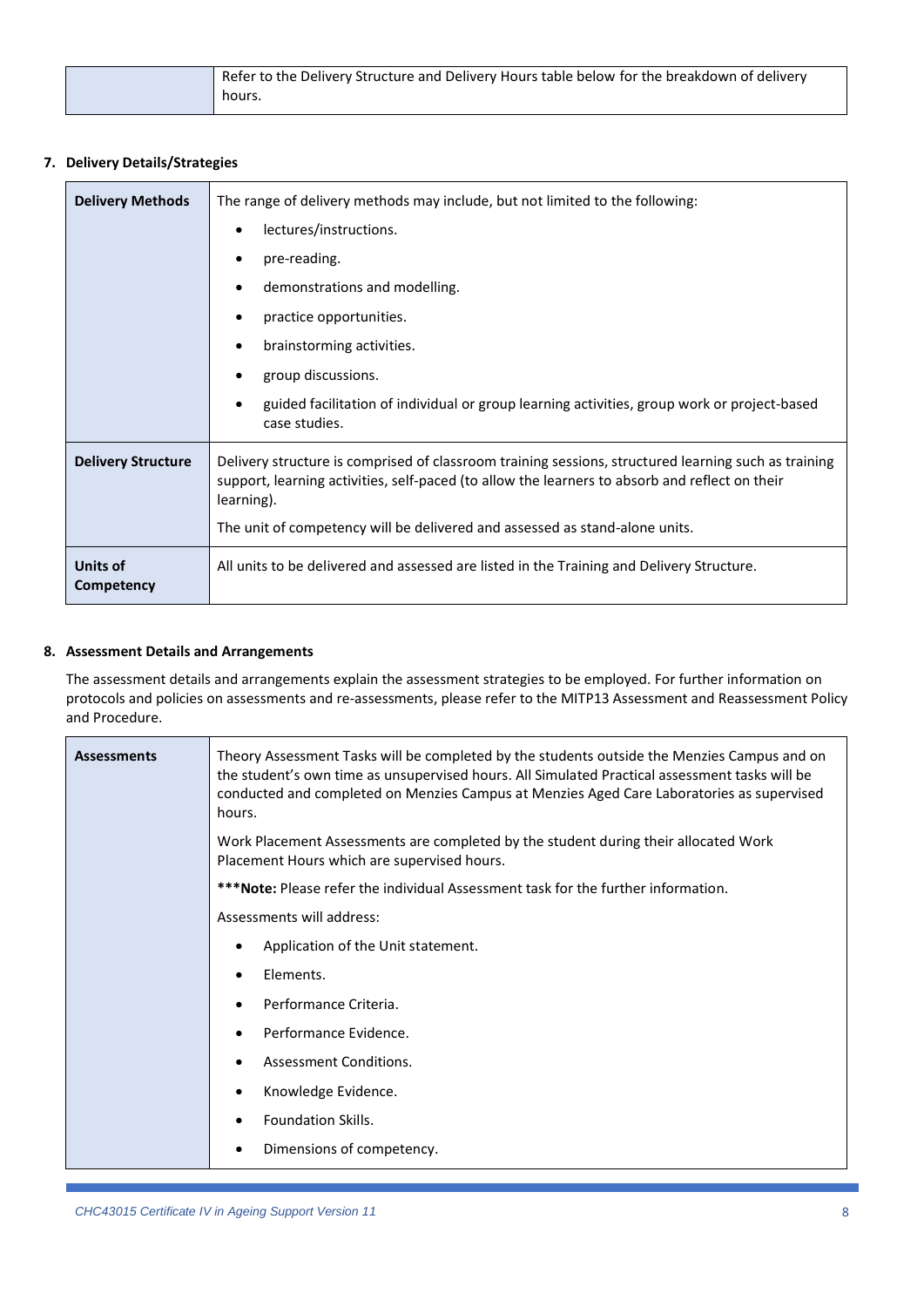|                                                             | Where a learner's work is assessed to be 'not satisfactory', he or she will be provided with<br>additional support, coaching, or tutoring and the opportunity to re-submit the work.                                                                                                                                                                                                |  |  |
|-------------------------------------------------------------|-------------------------------------------------------------------------------------------------------------------------------------------------------------------------------------------------------------------------------------------------------------------------------------------------------------------------------------------------------------------------------------|--|--|
|                                                             | Specific assessment conditions relevant to each unit are detailed in the assessment tools for a unit<br>of competency.                                                                                                                                                                                                                                                              |  |  |
|                                                             | Learners are provided with assessment materials and instructions as to how the assessment will<br>be conducted and by whom.                                                                                                                                                                                                                                                         |  |  |
|                                                             | Assessors have flexibility (according to the requirements of the Training Package, including the<br>Performance Evidence and Assessment Conditions for each unit of competency) to accept other<br>forms of evidence from individual learners.                                                                                                                                      |  |  |
|                                                             | All assessment will be conducted in accordance with the Training Package requirements,<br>Principles of Assessment and Rules of Evidence (https://www.asqa.gov.au/standards/about-<br>standards-rtos-2015/standard-one/clauses-1.8-1.12)                                                                                                                                            |  |  |
|                                                             | Assessment methods to be used for each unit of competency are outlined in the Training and<br>Assessment Delivery Matrix below.                                                                                                                                                                                                                                                     |  |  |
| <b>Establish the</b><br><b>Assessment</b><br><b>Context</b> | The assessor establishes the context and purpose of the assessment by identifying the relevant<br>competency standards, assessment guidelines and identifies the training and assessment<br>materials that have been developed to facilitate the learning and assessment process. It is,<br>therefore, important to establish some of the most common assessment contexts, such as: |  |  |
|                                                             | The environment in which the assessment will be carried out, including real or simulated<br>$\bullet$<br>work and Work Health and Safety (WHS) issues                                                                                                                                                                                                                               |  |  |
|                                                             | Opportunities for gathering evidence in several situations                                                                                                                                                                                                                                                                                                                          |  |  |
|                                                             | The purpose of assessment                                                                                                                                                                                                                                                                                                                                                           |  |  |
|                                                             | Who carries out assessment                                                                                                                                                                                                                                                                                                                                                          |  |  |
|                                                             | The period during which the assessment takes place                                                                                                                                                                                                                                                                                                                                  |  |  |
|                                                             | Apportioned costs or fees (if applicable)                                                                                                                                                                                                                                                                                                                                           |  |  |
|                                                             | Ensuring that regardless of location or modality, the assessment would be consistent                                                                                                                                                                                                                                                                                                |  |  |
| <b>Submission of</b><br>Assessments and                     | Schedule of submission of assessments are usually indicated on the timetables. Adjustments can<br>be made on discretion of the trainer/assessor.                                                                                                                                                                                                                                    |  |  |
| Feedback                                                    | Learner may submit their assessments by hand to the trainer/assessor or by email.                                                                                                                                                                                                                                                                                                   |  |  |
|                                                             | Completed and submitted work will be assessed within fifteen (15) working days from the date of<br>submission.                                                                                                                                                                                                                                                                      |  |  |
|                                                             | Written feedback is provided to the learner as soon as practicable.                                                                                                                                                                                                                                                                                                                 |  |  |
| <b>Marking and</b>                                          | The Trainer/Assessor must:                                                                                                                                                                                                                                                                                                                                                          |  |  |
| <b>Recording of</b><br><b>Assessments</b>                   | Record the assessment outcomes for each completed assessment task and mark either<br>$\bullet$<br>'Satisfactory' or 'Not Satisfactory'.                                                                                                                                                                                                                                             |  |  |
|                                                             | On completion of all assessment tasks, the overall assessment decision is to be recorded as<br>$\bullet$<br>either 'Competent' or 'Not Yet Competent'.                                                                                                                                                                                                                              |  |  |
|                                                             | Submit evidence of student's assessments and outcome records on a Unit Competency<br>File.                                                                                                                                                                                                                                                                                          |  |  |
|                                                             | The Student Administration Department must:                                                                                                                                                                                                                                                                                                                                         |  |  |
|                                                             | Record the results into the Student Management System (Wisenet).<br>$\bullet$                                                                                                                                                                                                                                                                                                       |  |  |
|                                                             | File the original assessments into the Unit Competency File.                                                                                                                                                                                                                                                                                                                        |  |  |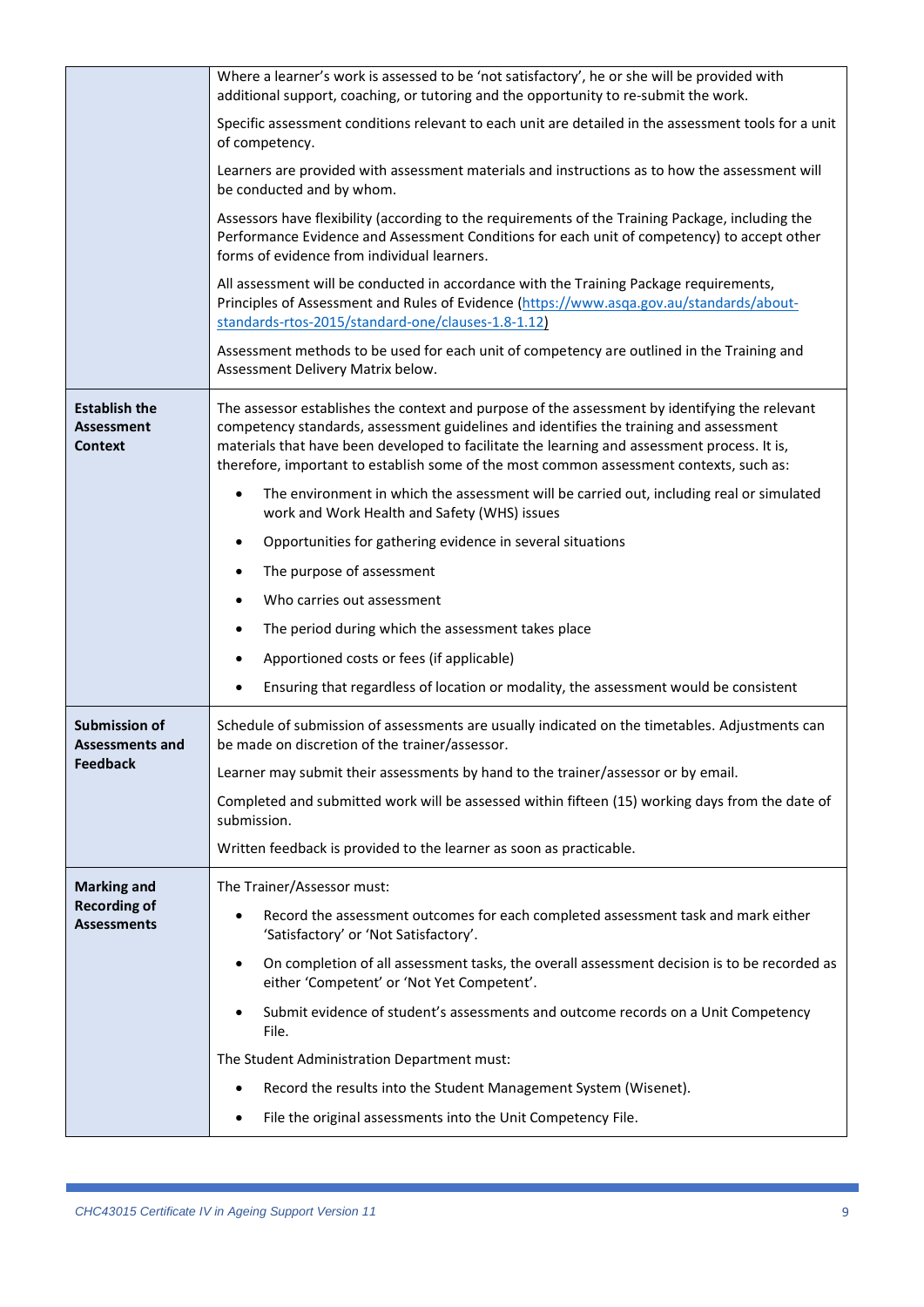|  | Store in the designated secure and locked location of the Unit Competency File for<br>evidence keeping. |
|--|---------------------------------------------------------------------------------------------------------|
|  |                                                                                                         |

# <span id="page-9-0"></span>**9. Assessment Requirements**

| <b>Requirements for</b><br>assessments | The assessment pack for each unit of competency specifies the method of assessment to be<br>undertaken by the learner.                                                                                                  |  |  |
|----------------------------------------|-------------------------------------------------------------------------------------------------------------------------------------------------------------------------------------------------------------------------|--|--|
|                                        | Assessment Instructions for each assessment task and activities are clear such as - what to expect,<br>when, how, where, etc.                                                                                           |  |  |
|                                        | Templates are provided, if required, with each skill test/assessment task.                                                                                                                                              |  |  |
|                                        | Performance criteria is provided to each skill test/assessment task but not directly copied from<br>TGA.                                                                                                                |  |  |
|                                        | Benchmarks are set, detailed, and clearly set out on the assessor resources (marking guide consist<br>of all expected accurate or variable response that is 'nearly', 'closely' or 'exactly' expected for the<br>task). |  |  |
|                                        | Evidence requirements in the marking guide are measurable.                                                                                                                                                              |  |  |
|                                        | The instructions provided to the learner ensure that the learner cannot misinterpret the<br>requirements and provide alternative evidence.                                                                              |  |  |
|                                        | The assessments are mapped against the unit requirements for the units in the qualification and<br>are indicated in the mapping document of each unit.                                                                  |  |  |
|                                        | Assessment Conditions are specified in the assessment tasks.                                                                                                                                                            |  |  |
|                                        | Foundation skills are addressed and mapped adequately in the mapping document.                                                                                                                                          |  |  |
|                                        | Trainer/Assessor's feedback are recorded to inform learners on the outcomes of each assessment<br>they undertake.                                                                                                       |  |  |
|                                        | Cumulative assessment records are kept for the purpose of monitoring learner progression.                                                                                                                               |  |  |
| <b>Assessment Tools</b>                | RTO has assessment tools developed for each unit of competency. An assessment tool includes<br>the following components:                                                                                                |  |  |
|                                        | Assessment type and assessment task description.                                                                                                                                                                        |  |  |
|                                        | The context and conditions for the assessment.                                                                                                                                                                          |  |  |
|                                        | Resubmissions and reattempts.                                                                                                                                                                                           |  |  |
|                                        | Location (where assessment is conducted).                                                                                                                                                                               |  |  |
|                                        | Assessment appeals.                                                                                                                                                                                                     |  |  |
|                                        | Information regarding how trainers/assessors will assess the work.<br>$\bullet$                                                                                                                                         |  |  |
|                                        | An outline of the evidence to be gathered from the candidate and the evidence criteria<br>$\bullet$<br>used to judge the quality of performance (i.e. the assessment decision-making rules).                            |  |  |
|                                        | The relevant administration, recording and reporting requirements.                                                                                                                                                      |  |  |
|                                        | Refer to the Assessment Methods Matrix below that indicates the available assessment tools for<br>this qualification.                                                                                                   |  |  |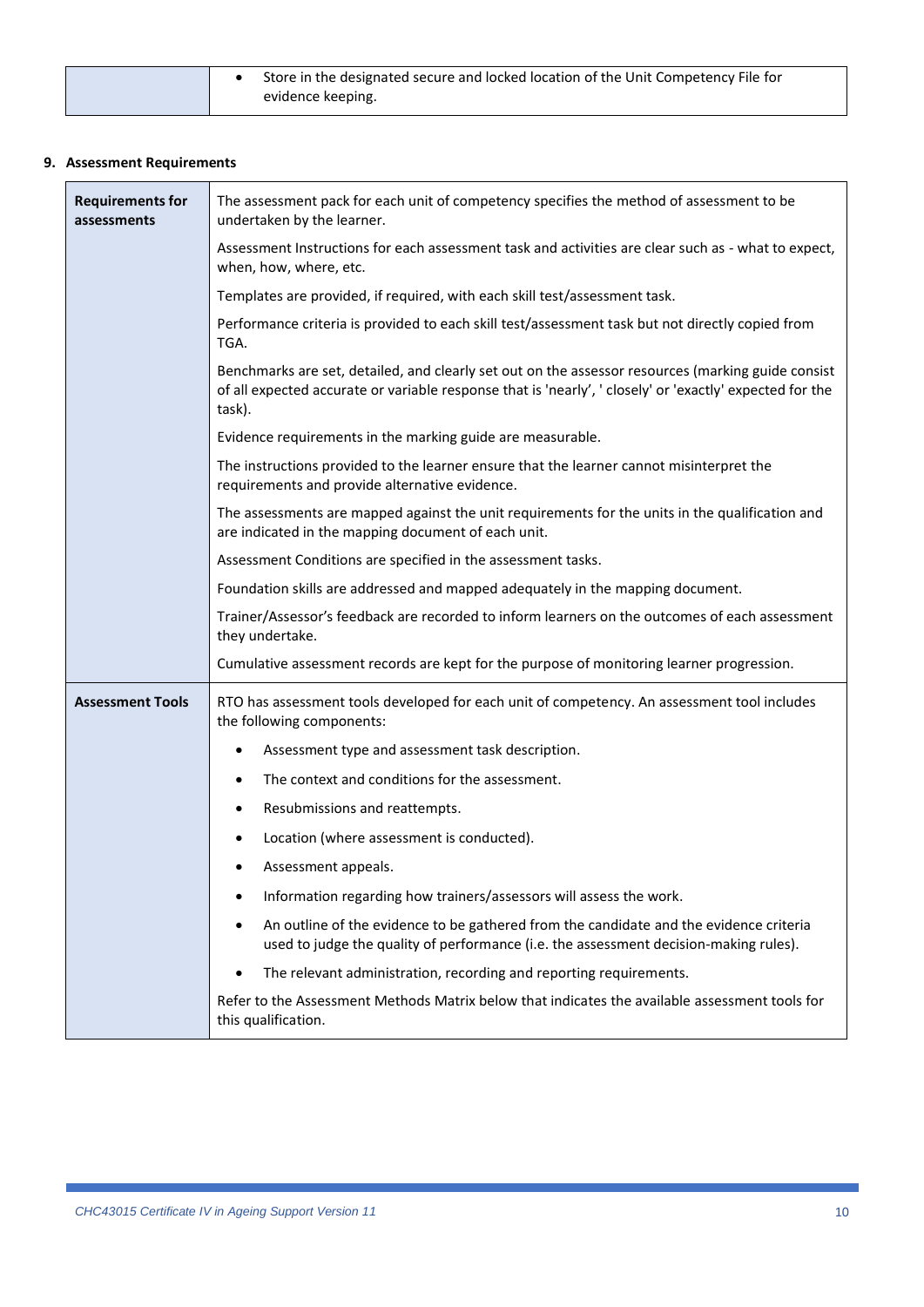#### <span id="page-10-0"></span>**10. Assessment Methods Matrix**

| <b>Unit Code</b> | <b>Unit Name</b>                                                        | Knowledge<br><b>Test</b><br>(Written<br>Assessment) Studies) | <b>Skills</b><br><b>Test</b><br>(Case |   | <b>Work</b><br><b>Project Placement</b><br><b>Tasks</b> | <b>Work</b><br><b>Placement</b><br><b>Observations</b> |
|------------------|-------------------------------------------------------------------------|--------------------------------------------------------------|---------------------------------------|---|---------------------------------------------------------|--------------------------------------------------------|
| CHCDIV001        | Work with diverse people                                                | X                                                            | X                                     | X | X                                                       | X                                                      |
| HLTWHS002        | Follow safe work practices for direct client care                       | Χ                                                            | X                                     |   | X                                                       | Χ                                                      |
| HLTAAP001        | Recognise healthy body systems                                          | X                                                            | X                                     | X | X                                                       |                                                        |
| CHCCCS023        | Support independence and wellbeing                                      | X                                                            | X                                     |   | X                                                       | X                                                      |
| CHCAGE005        | Provide support to people living with dementia                          | X                                                            | X                                     | X | X                                                       | X                                                      |
| CHCCCS011        | Meet personal support needs                                             | X                                                            | X                                     |   | X                                                       | X                                                      |
| CHCAGE001        | Facilitate the empowerment of older people                              | X                                                            | X                                     | X | X                                                       | X                                                      |
| CHCCCS025        | Support relationships with carers and families                          | X                                                            | X                                     |   | X                                                       | Χ                                                      |
| CHCHCS001        | Provide home and community support services                             | X                                                            | X                                     | X | X                                                       | Χ                                                      |
| CHCCCS006        | Facilitate individual service planning and delivery                     | X                                                            | X                                     |   | X                                                       | X                                                      |
| CHCLEG003        | Manage legal and ethical compliance                                     | X                                                            | X                                     | X | X                                                       | X                                                      |
| CHCAGE003        | Coordinate services for older people                                    | X                                                            | X                                     | X | X                                                       | X                                                      |
| HLTINF001        | Comply with infection prevention and control<br>policies and procedures | X                                                            | X                                     |   | X                                                       | X                                                      |
| CHCAGE004        | Implement interventions with older people at risk                       | X                                                            | X                                     |   | X                                                       | X                                                      |
| CHCADV001        | Facilitate the interests and rights of clients                          | X                                                            | X                                     | X | X                                                       | X                                                      |
| CHCPRP001        | Develop and maintain networks and collaborative<br>partnerships         | X                                                            | X                                     | X | X                                                       | X                                                      |
|                  | HLTWHS003 Maintain work health and safety                               | X                                                            | X                                     | X | X                                                       | Χ                                                      |
| CHCPAL001        | Deliver care services using a palliative approach                       | X                                                            | X                                     |   | Χ                                                       | Χ                                                      |

#### <span id="page-10-1"></span>**11. Assessment Feedback**

| Assessment<br><b>Feedback</b> | Feedback and input from learners and other stakeholders will be sought, analysed and acted<br>upon, where necessary, on a regular basis. Information gained will form part of any review of<br>materials and during the validation processes.<br>Feedback will be sought through the following process: |  |
|-------------------------------|---------------------------------------------------------------------------------------------------------------------------------------------------------------------------------------------------------------------------------------------------------------------------------------------------------|--|
|                               | <b>Feedback from learners:</b><br>$\bullet$<br>To assist with continuous improvement processes, learners are given opportunities to<br>$\circ$                                                                                                                                                          |  |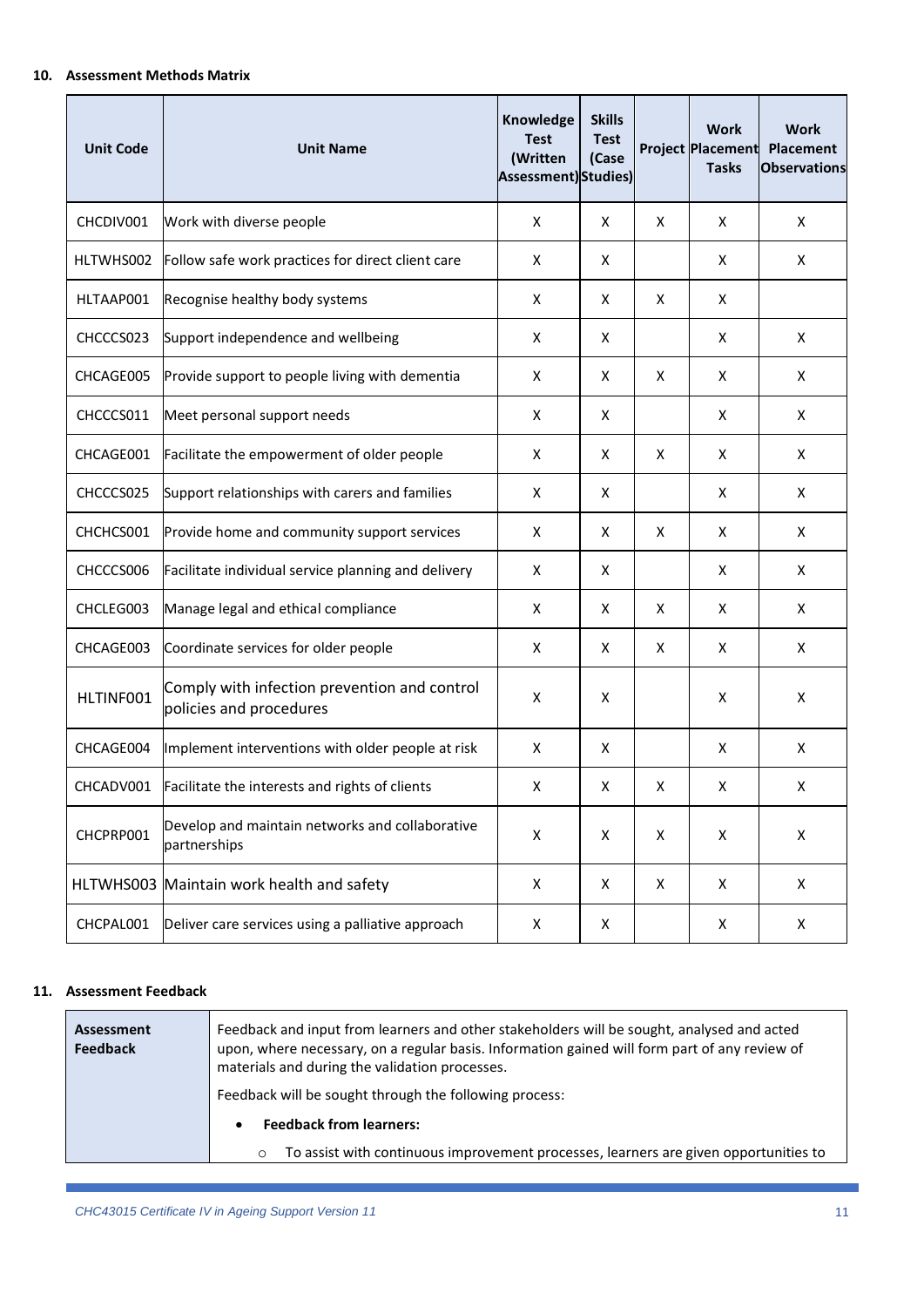| provide feedback during the course of their study and at the end of the course.                               |
|---------------------------------------------------------------------------------------------------------------|
| They are also given a satisfaction survey at the completion of the course.<br>$\circ$                         |
| <b>Trainer feedback and comments:</b><br>$\bullet$                                                            |
| Feedback from trainers/assessor are formally sought during the scheduled validation<br>$\circ$<br>activities. |

# **12. Complaints and Appeals**

<span id="page-11-0"></span>

| <b>Complaints and</b> | <b>Complaints:</b>                                                                                                                                                                                                                                                                                                                                                                                                                                                        |  |  |  |
|-----------------------|---------------------------------------------------------------------------------------------------------------------------------------------------------------------------------------------------------------------------------------------------------------------------------------------------------------------------------------------------------------------------------------------------------------------------------------------------------------------------|--|--|--|
| <b>Appeals</b>        | Learners are informed of RTO's Complaints and Appeals Policies via the RTO's website.                                                                                                                                                                                                                                                                                                                                                                                     |  |  |  |
|                       | If a learner has a complaint, they are encouraged to speak immediately with the trainer to<br>$\bullet$<br>resolve the issue. If the learner is not satisfied and the issue has not been resolved, the<br>learner will be asked to complete a Complaint/Appeal Form available from either the<br>trainer or administration staff for referral to the compliance manager who will then<br>investigate the complaint and advise the complainant of the outcome, in writing. |  |  |  |
|                       | Refer to the following documents for further details of Complaints:                                                                                                                                                                                                                                                                                                                                                                                                       |  |  |  |
|                       | MITP07 Complaints and Appeals policy and procedure.                                                                                                                                                                                                                                                                                                                                                                                                                       |  |  |  |
|                       | MFS04 Complaints and Appeals Form.<br>$\bullet$                                                                                                                                                                                                                                                                                                                                                                                                                           |  |  |  |
|                       | <b>Assessment decision appeal</b>                                                                                                                                                                                                                                                                                                                                                                                                                                         |  |  |  |
|                       | If a Learner was assessed as 'Not Yet Competent' in any performance criteria, they are to<br>$\bullet$<br>be provided the opportunity for reassessment. A time for re-assessment is to be set at a<br>mutually agreeable time.                                                                                                                                                                                                                                            |  |  |  |
|                       | The learner is granted two attempts to complete each task satisfactorily without any cost<br>to the learner. If deemed 'Not Yet Competent' after the second attempt, the learner will<br>be required to do further training before reattempting the unit.                                                                                                                                                                                                                 |  |  |  |
|                       | Fees may apply if learners is to repeat the unit or further re-assessment required. Please<br>$\bullet$<br>refer to MITP13 Assessment and Reassessment Policy and Procedure.                                                                                                                                                                                                                                                                                              |  |  |  |
|                       | In the event that a learner is again assessed 'Not Yet Competent' and if a learner believes<br>$\bullet$<br>that they have not received a fair and accurate assessment of the unit requirements then<br>they should follow the appeals procedure.                                                                                                                                                                                                                         |  |  |  |
|                       | For more information, please refer to Complaints and Appeal Policy and Procedure.                                                                                                                                                                                                                                                                                                                                                                                         |  |  |  |

# **13. Monitoring Attendance and Course Progress**

<span id="page-11-1"></span>

| <b>Course Completion</b><br>and monitoring | Course attendance and progress is monitored in order to assist learners to achieve successful<br>completion and course outcomes by:                                                                                                                                                                                    |
|--------------------------------------------|------------------------------------------------------------------------------------------------------------------------------------------------------------------------------------------------------------------------------------------------------------------------------------------------------------------------|
| course progress                            | early detection of learners whose course progress is less than satisfactory and who may<br>$\bullet$<br>need appropriate learning support, resource, and assistance.                                                                                                                                                   |
|                                            | identifying and excluding learners who continue to make unsatisfactory progress including<br>$\bullet$<br>the strategy for early exit from a qualification.                                                                                                                                                            |
|                                            | contacting (by phone or email) those learners with poor attendance and have not<br>$\bullet$<br>contacted their trainer to discuss any difficulties which may be impacting their ability to<br>participate in the course and on how the RTO can provide reasonable support that may be<br>relevant to their situation. |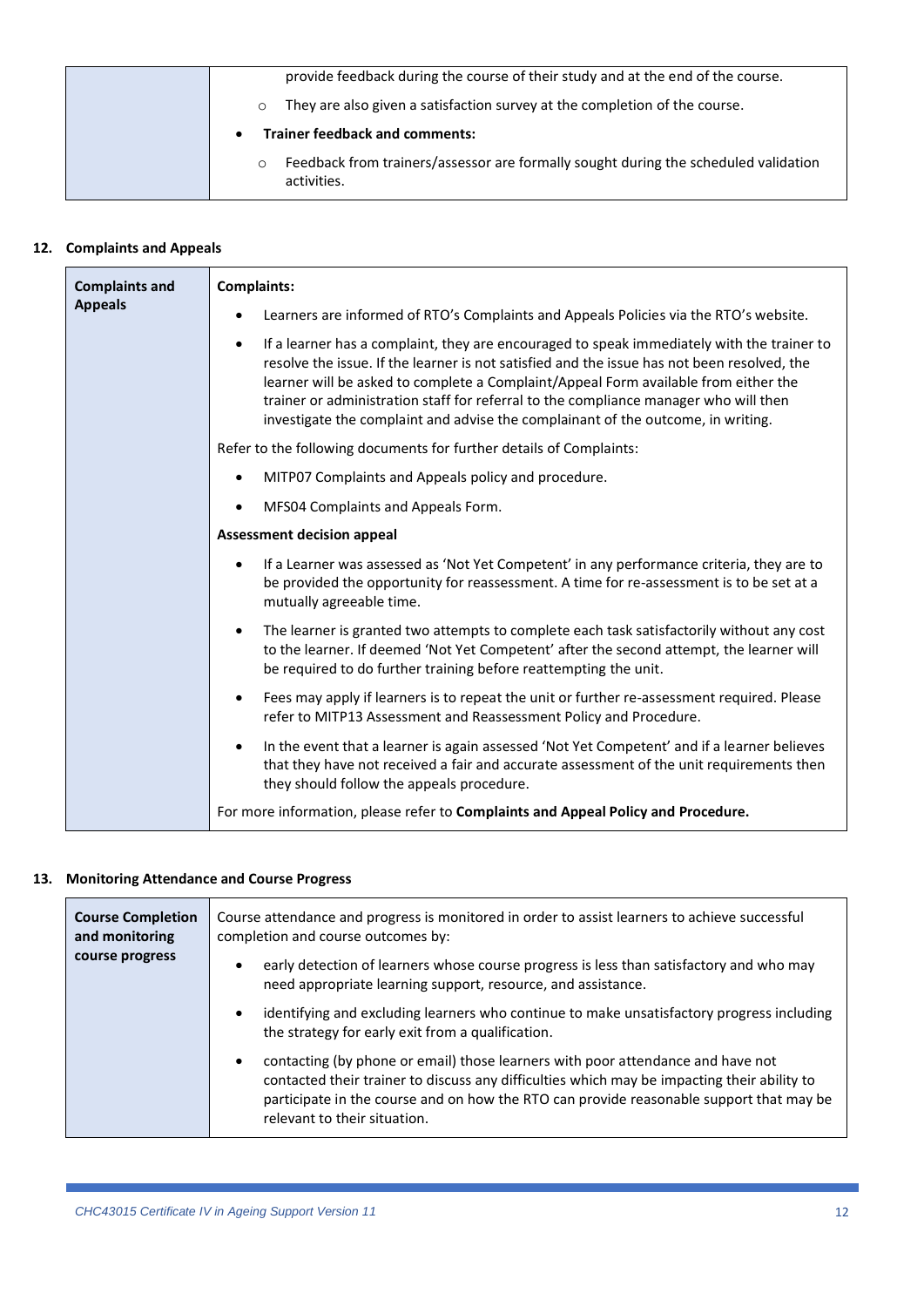| For more information, refer to the MITP01 Vocational Attendance Recording, Monitoring and  |
|--------------------------------------------------------------------------------------------|
| Reporting Policy and Procedure and MITP02 Vocational Course Progress Recording, Monitoring |
| and Reporting Policy and Procedure for further information.                                |
|                                                                                            |

# **14. Performance and knowledge evidence**

<span id="page-12-0"></span>

| Performance and<br><b>Knowledge</b><br>Evidence | During the course, trainers and assessors will use a variety of methods to gather evidence of<br>performance and knowledge including:<br>Direct:<br>$\bullet$                                                                                                                |
|-------------------------------------------------|------------------------------------------------------------------------------------------------------------------------------------------------------------------------------------------------------------------------------------------------------------------------------|
|                                                 | This involves the assessor directly observing the learner performing the tasks which facilitate a<br>decision of 'satisfactory' and 'not yet satisfactory' until all assessments for the unit have been<br>completed and then it becomes 'Competent' or 'Not Yet Competent'. |
|                                                 | Indirect:<br>$\bullet$                                                                                                                                                                                                                                                       |
|                                                 | This involves evidence which supports the learner being able to complete a task. For example:                                                                                                                                                                                |
|                                                 | a written assessment piece responding to specific knowledge questions.<br>$\circ$                                                                                                                                                                                            |
|                                                 | any documentation prepared as part of this training program.<br>$\circ$                                                                                                                                                                                                      |

#### **15. Training and Delivery Structure**

<span id="page-12-1"></span>**Total Volume of Learning Hours = Supervised Training and Assessments Hours + Unsupervised Hours:**

• **Supervised Training and Assessment Hours explanation**:

| <b>Title</b>                                                                                                      | <b>Explanation</b>                                                                                                                                                                                                   |
|-------------------------------------------------------------------------------------------------------------------|----------------------------------------------------------------------------------------------------------------------------------------------------------------------------------------------------------------------|
| Supervised Classroom Learning<br>and Training Hours                                                               | The number of hours with Trainer supervision and delivery of learning content (i.e.<br>lectures, discussions, reflection). Please refer to Session Plan of each unit of competency<br>for breakdown of the sessions. |
| Supervised Simulation Practical<br>Demonstration and Simulation<br><b>Practical Assessment Hours on</b><br>Campus | The number of hours with Trainer/Facilitator supervision for simulation practical<br>demonstrations and assessments. Please refer to Session Plan of each unit of competency<br>for breakdown of the sessions.       |
| Work Placement Hours and<br>Work Placement Assessment<br><b>Hours</b>                                             | The number of hours completed during Work Placement Experience which includes hours<br>for assessments completion.                                                                                                   |

# • **Unsupervised Hours explanation**:

| Title                                                                                              | <b>Explanation</b>                                                                                                                                |
|----------------------------------------------------------------------------------------------------|---------------------------------------------------------------------------------------------------------------------------------------------------|
| Individual Learning &<br>Reflection/Self-paced Hours<br>outside of Classroom/Campus                | Students to complete additional learning activities and quizzes outside of the formal<br>training hours to build on their learning and knowledge. |
| Theory Assessments hours<br>completed outside of classroom own time.<br>land on student's own time | Students to complete all theoretical assessments outside of classroom hours and on their                                                          |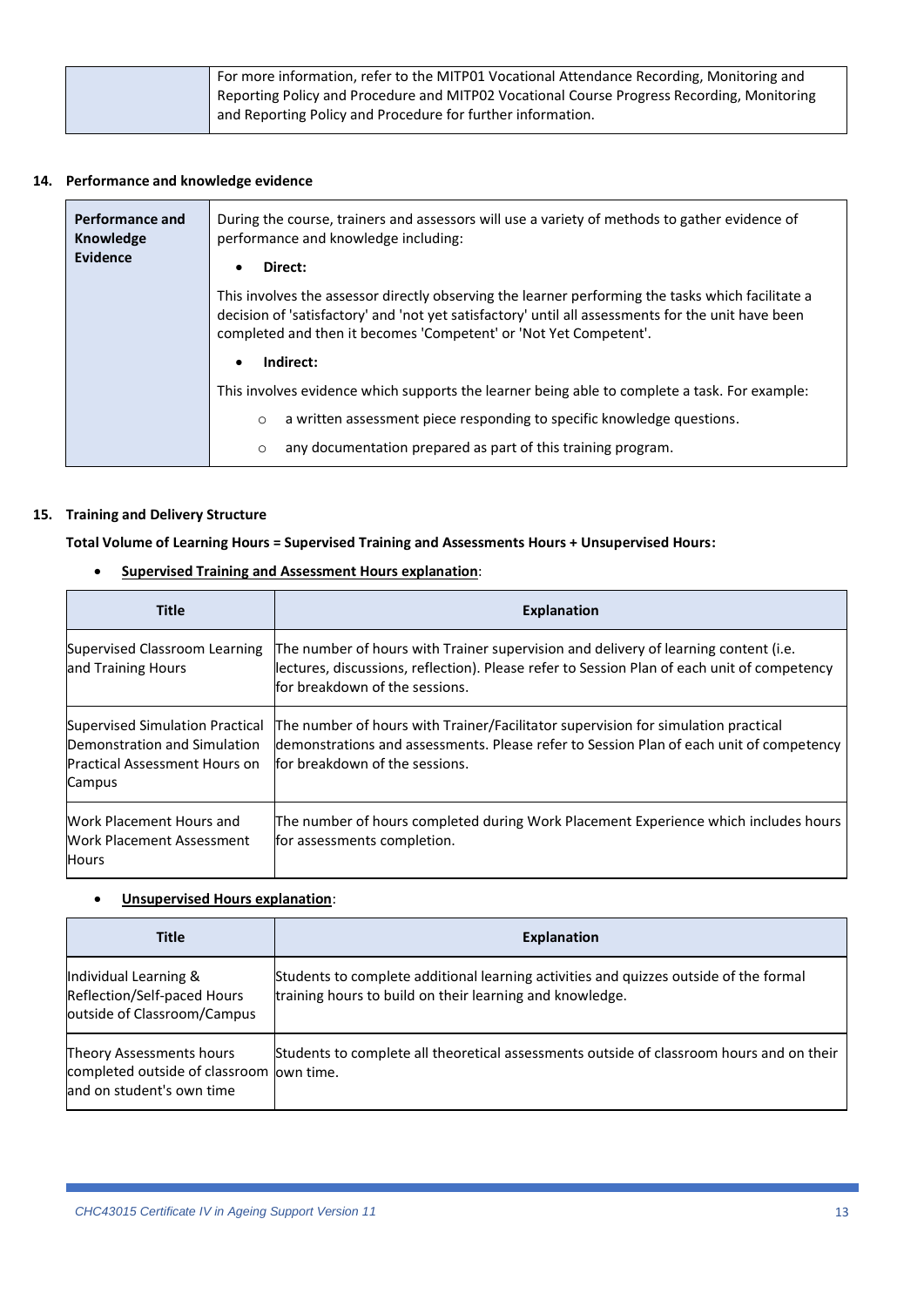|                  |                                                           |                       | <b>SUPERVISED HOURS (AMOUNT OF</b><br><b>TRAINING)</b> |                                                                                                     |                                                              |                               | <b>UNSUPERVISED HOURS</b>                                                        |                                                                                      |                                 |                                                                                                                 |
|------------------|-----------------------------------------------------------|-----------------------|--------------------------------------------------------|-----------------------------------------------------------------------------------------------------|--------------------------------------------------------------|-------------------------------|----------------------------------------------------------------------------------|--------------------------------------------------------------------------------------|---------------------------------|-----------------------------------------------------------------------------------------------------------------|
| <b>Unit Code</b> | <b>Unit Name</b>                                          | Core (C) Elective (E) | Supervised Classroom Training Hours                    | Demonstration and Simulation Practical<br>Supervised Simulation Practica<br><b>Assessment Hours</b> | Work Placement and Work Placement<br><b>Assessment Hours</b> | <b>TOTAL SUPERVISED HOURS</b> | Individual Learning & Reflection/Self-paced<br>Hours outside of Classroom/Campus | Theory Assessments hours completed outside<br>of classroom and on student's own time | <b>TOTAL UNSUPERVISED HOURS</b> | HOURS + WORK PLACEMENT HOURS + UNSUPERVISED<br><b>TOTAL VOLUME OF LEARNING HOURS</b><br>HOURS<br>$=$ SUPERVISED |
| CHCDIV001        | Work with diverse<br>people                               | $\mathsf{C}$          | 20                                                     | $\boldsymbol{0}$                                                                                    | Yes                                                          | 20                            | 20                                                                               | 2                                                                                    | 2                               | 4                                                                                                               |
| HLTWHS002        | Follow safe work<br>practices for direct<br>client care   | $\mathsf{C}$          | 28                                                     | 12                                                                                                  | Yes                                                          | 40                            | 40                                                                               | 4                                                                                    | 4                               | 8                                                                                                               |
| HLTAAP001        | Recognise healthy<br>body systems                         | $\mathsf C$           | 32                                                     | 28                                                                                                  | Yes                                                          | 60                            | 60                                                                               | 4                                                                                    | 4                               | 8                                                                                                               |
| CHCCCS023        | Support<br>independence and<br>wellbeing                  | $\mathsf C$           | 32                                                     | 28                                                                                                  | 120                                                          | 180                           | 60                                                                               | 8                                                                                    | 8                               | 16                                                                                                              |
| CHCAGE005        | Provide support to<br>people living with<br>dementia      | C                     | 32                                                     | 28                                                                                                  | Yes                                                          | 60                            | 60                                                                               | 4                                                                                    | 4                               | 8                                                                                                               |
| CHCCCS011        | Meet personal<br>support needs                            | $\mathsf{C}$          | 32                                                     | 28                                                                                                  | Yes                                                          | 60                            | 60                                                                               | 4                                                                                    | $\overline{4}$                  | 8                                                                                                               |
| CHCAGE001        | Facilitate the<br>empowerment of<br>older people          | C                     | 32                                                     | 8                                                                                                   | Yes                                                          | 40                            | 40                                                                               | 4                                                                                    | $\overline{4}$                  | 8                                                                                                               |
| CHCCCS025        | Support relationships<br>with carers and<br>families      | $\mathsf{C}$          | 12                                                     | 8                                                                                                   | Yes                                                          | 20                            | 20                                                                               | 4                                                                                    | $\overline{4}$                  | 8                                                                                                               |
| CHCHCS001        | Provide home and<br>community support<br>services         | E                     | 12                                                     | 8                                                                                                   | Yes                                                          | 20                            | 20                                                                               | 4                                                                                    | $\overline{4}$                  | 8                                                                                                               |
| CHCCCS006        | Facilitate individual<br>service planning and<br>delivery | $\mathsf{C}$          | 12                                                     | 8                                                                                                   | Yes                                                          | 20                            | 20                                                                               | 4                                                                                    | 4                               | 8                                                                                                               |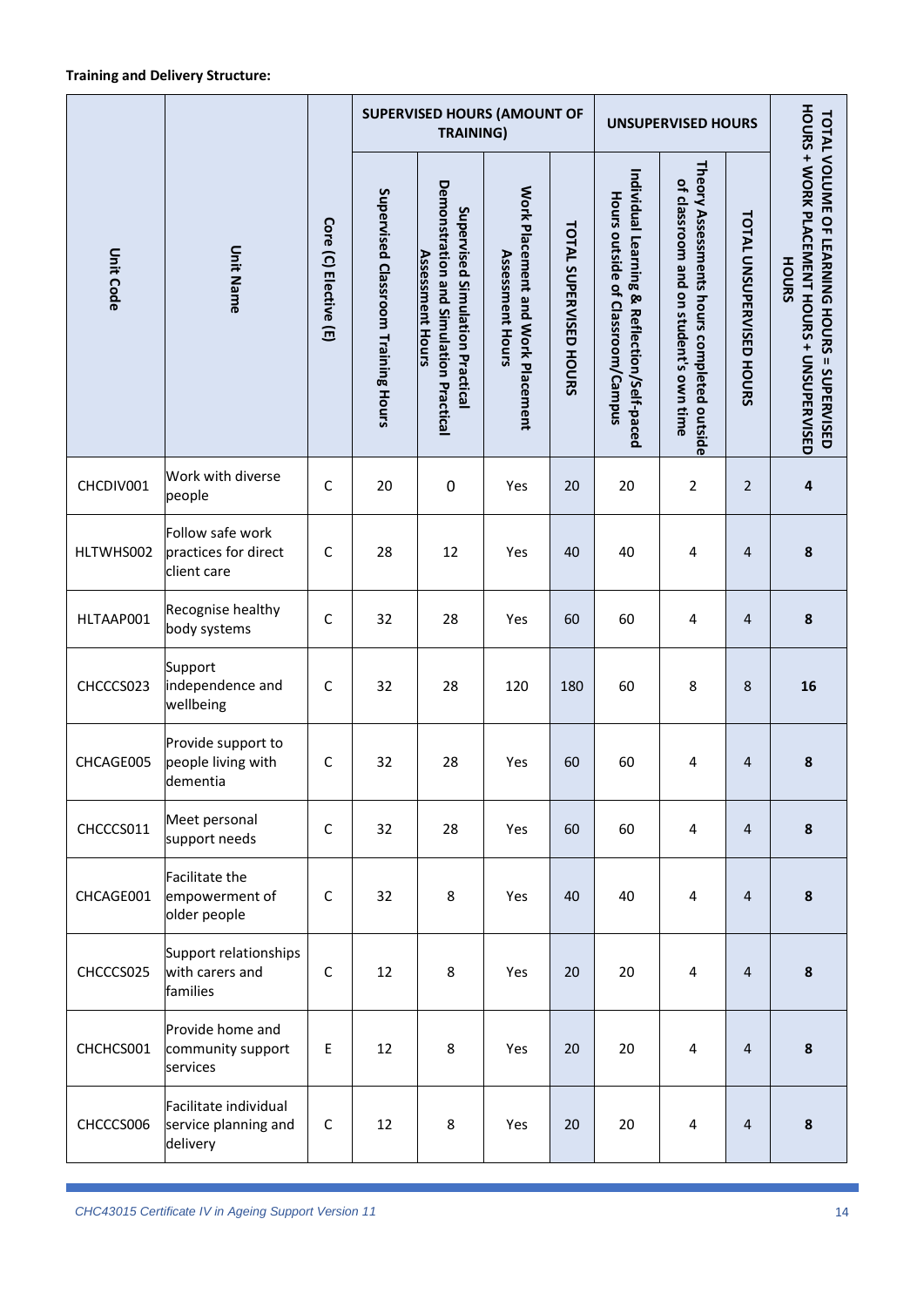| CHCLEG003    | Manage legal and<br>ethical compliance                                        | $\mathsf{C}$ | 32  | 8   | Yes | 40  | 40 | 4  | $\overline{4}$ | 8 |
|--------------|-------------------------------------------------------------------------------|--------------|-----|-----|-----|-----|----|----|----------------|---|
| CHCAGE003    | Coordinate services<br>for older people                                       | $\mathsf{C}$ | 12  | 8   | Yes | 20  | 20 | 4  | $\overline{4}$ | 8 |
| HLTINF001    | Comply with<br>infection prevention<br>and control policies<br>and procedures | E            | 24  | 16  | Yes | 40  | 40 | 4  | $\overline{4}$ | 8 |
| CHCAGE004    | Implement<br>interventions with<br>older people at risk                       | $\mathsf{C}$ | 32  | 8   | Yes | 40  | 40 | 4  | $\overline{4}$ | 8 |
| CHCADV001    | <b>Facilitate the interests</b><br>and rights of clients                      | $\mathsf{C}$ | 12  | 8   | Yes | 20  | 20 | 4  | $\overline{4}$ | 8 |
| CHCPRP001    | Develop and maintain<br>networks and<br>collaborative<br>partnerships         | $\mathsf{C}$ | 32  | 8   | Yes | 40  | 40 | 4  | $\overline{4}$ | 8 |
| HLTWHS003    | Maintain work<br>health and safety                                            | E            | 28  | 12  | Yes | 40  | 40 | 4  | $\overline{4}$ | 8 |
| CHCPAL001    | Deliver care services<br>using a palliative<br>approach                       | $\mathsf{C}$ | 28  | 12  | Yes | 40  | 40 | 4  | $\overline{a}$ | 8 |
| <b>TOTAL</b> |                                                                               | 444          | 236 | 120 | 800 | 680 | 74 | 74 | 148            |   |

**\*\*\*Note:** If any class days fall on a public holiday, then the session with be allocated to another day in that week so that the amount of training supervised hours are consistent regardless of public holiday.

#### **16. Workplace Experience Placement**

<span id="page-14-0"></span>

| Workplace<br><b>Experience</b><br><b>Placement</b> | There is compulsory Workplace Placement component in this qualification. The details of the work<br>placement policy and procedures are outlined in MITP78 Work Placement Agreement Policy and<br>Procedure and MFA50 Work Placement Agreement Form. The total hours for work placement in<br>this qualification is 120 hours (20 hours per week x 6 weeks). |
|----------------------------------------------------|--------------------------------------------------------------------------------------------------------------------------------------------------------------------------------------------------------------------------------------------------------------------------------------------------------------------------------------------------------------|
|                                                    | The Work Placement period is allocated during the Study Period of classes (i.e. 20 hours per week<br>of class and then 20 hours per week of Work Placement for 6 weeks):                                                                                                                                                                                     |
|                                                    | Abberfield Aged Care.<br>$\bullet$                                                                                                                                                                                                                                                                                                                           |
|                                                    | Benetas Aged Care.<br>$\bullet$                                                                                                                                                                                                                                                                                                                              |
|                                                    | Freemasons Aged Care.<br>$\bullet$                                                                                                                                                                                                                                                                                                                           |
|                                                    | ***Note: Work placement provider information are subject to change.                                                                                                                                                                                                                                                                                          |
|                                                    | Please refer the following documents related to work placement for further information:                                                                                                                                                                                                                                                                      |
|                                                    | MFA50 Work placement agreement.<br>$\bullet$                                                                                                                                                                                                                                                                                                                 |
|                                                    | MITP78 Work placement agreement policy and procedure.<br>$\bullet$                                                                                                                                                                                                                                                                                           |
|                                                    | MITP13 Assessment and reassessment policy and procedure.<br>$\bullet$                                                                                                                                                                                                                                                                                        |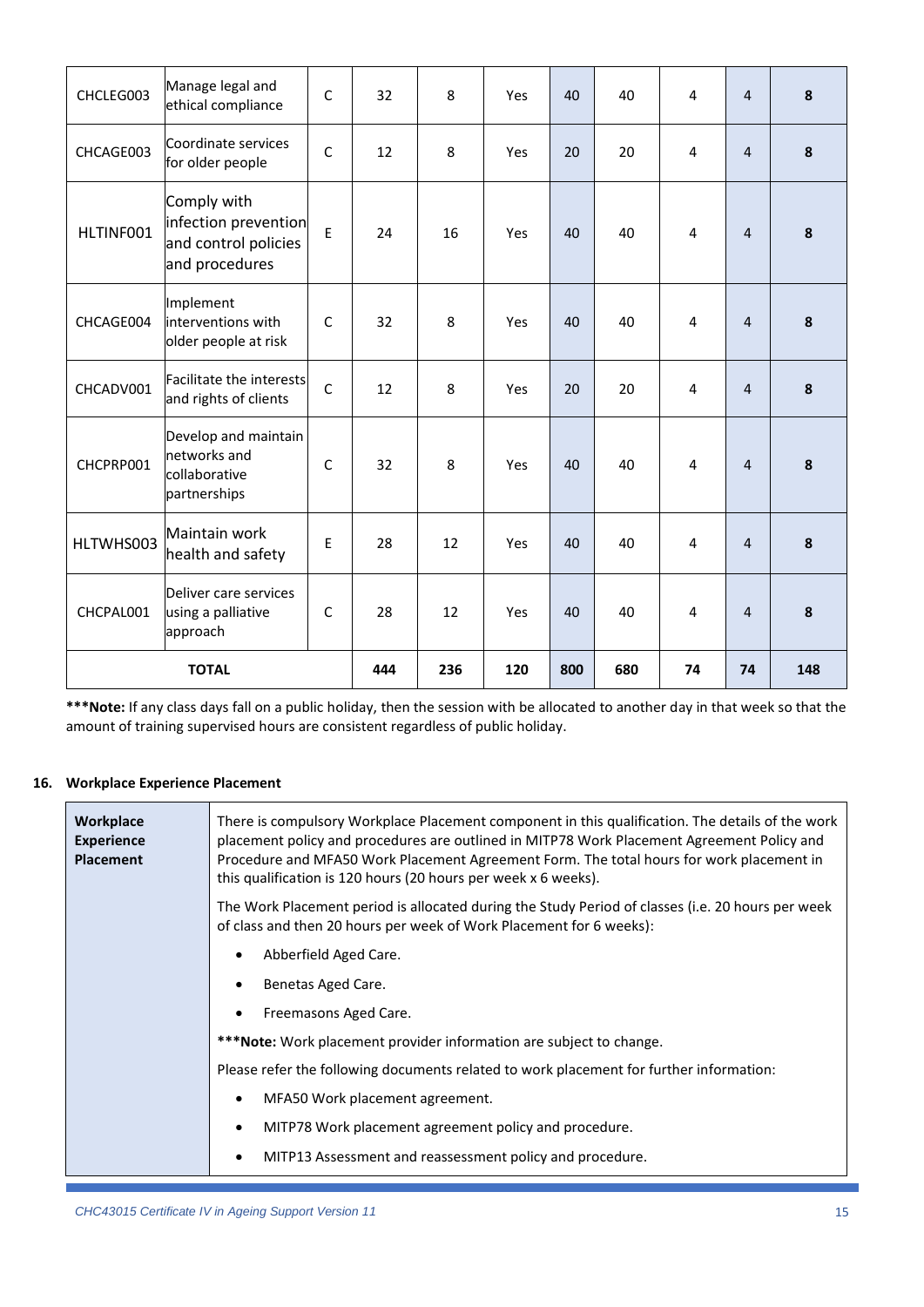|  | Work Placement Tasks booklet for Work Placement.<br>$\bullet$                                                                                                                                                                                                                                                                                                                                                                                                                                                                                                                                                                                                     |
|--|-------------------------------------------------------------------------------------------------------------------------------------------------------------------------------------------------------------------------------------------------------------------------------------------------------------------------------------------------------------------------------------------------------------------------------------------------------------------------------------------------------------------------------------------------------------------------------------------------------------------------------------------------------------------|
|  | Work Placement Observation booklet for Work Placement.                                                                                                                                                                                                                                                                                                                                                                                                                                                                                                                                                                                                            |
|  | Work placement agreement must sign prior to starting the placement by the student, workplace<br>provider and RTO representative.                                                                                                                                                                                                                                                                                                                                                                                                                                                                                                                                  |
|  | Placement Facilitator and Assessor/Supervisor will be allocated to rostered group<br>of students during the placement. Placement Facilitator and Assessor/Supervisor would provide<br>guided learning and practical demonstrations for students and observe and assess the<br>students' performance and provides feedback continuously. The student required to complete the<br>work placement hours and collect the signature of the Facilitator and Assessor/Supervisor to<br>confirm the hours completed.                                                                                                                                                      |
|  | Students required to complete the work placement task booklet during the placement and submit<br>to the Placement Facilitator and Assessor/Supervisor.                                                                                                                                                                                                                                                                                                                                                                                                                                                                                                            |
|  | The Placement Facilitator/Assessor will provide the final assessment outcome for the students<br>and provide feedback accordingly. The completed Placement Tasks Booklets by students and<br>Observation Booklets by assessor will be submitted to the Work Placement Coordinator.                                                                                                                                                                                                                                                                                                                                                                                |
|  | The Head of School Aged Care will review the submissions and finalise the sign off on completion<br>of the placement for each student. If there are any re-assessments required, then the MITP13<br>Assessment and Re-assessment Policy and Procedure to be followed. Furthermore, during the<br>Placement, necessary interventions and adjustments for students would have to be identified<br>prior to the final outcome. As outlined in the MITP78 Work Placement agreement policy and<br>procedure and this will be done in collaboration with the Placement Facilitator and<br>Assessor/Supervisor, Work Placement Coordinator and Head of School Aged Care. |
|  | The ultimate accountability and responsibility for the assessment of students during the work<br>placement professional experience is Menzies Institute of Technology.                                                                                                                                                                                                                                                                                                                                                                                                                                                                                            |

# **17. Facilities and Resources**

<span id="page-15-0"></span>

| <b>Training Resources</b> | Learning & Assessment Resources provided by the Institute to Students                                                                                                                                                                                                                                                                      |
|---------------------------|--------------------------------------------------------------------------------------------------------------------------------------------------------------------------------------------------------------------------------------------------------------------------------------------------------------------------------------------|
|                           | Learner Workbook, Learner Guide and PowerPoint<br>⊻                                                                                                                                                                                                                                                                                        |
|                           | Learner guide for each unit provided to the students and is the core learning material for<br>students. Learner workbook has questions that students complete to check their knowledge and<br>form formative assessments to make sure MIT provide underpinning knowledge and skills to all<br>the students prior to summative assessments. |
|                           | Formative assessment may include:                                                                                                                                                                                                                                                                                                          |
|                           | Quizzes.                                                                                                                                                                                                                                                                                                                                   |
|                           | Short answer questions.                                                                                                                                                                                                                                                                                                                    |
|                           | Practical demonstration checklists.                                                                                                                                                                                                                                                                                                        |
|                           | ☑<br><b>Other handouts</b>                                                                                                                                                                                                                                                                                                                 |
|                           | For each unit of competency, there are additional handouts and supplementary resources<br>available. Refer to the Student Unit Guide and Session Plan of each unit of competency for<br>information.                                                                                                                                       |
|                           | M<br><b>Access to Office365 Student Email Accounts and Office Software</b>                                                                                                                                                                                                                                                                 |
|                           | Each student will be provided with Office365 student account to access Microsoft software (Word,<br>PowerPoint, Excel, etc) and provided with dedicated Menzies Student email account.                                                                                                                                                     |
|                           | ☑<br><b>Learning Management System</b>                                                                                                                                                                                                                                                                                                     |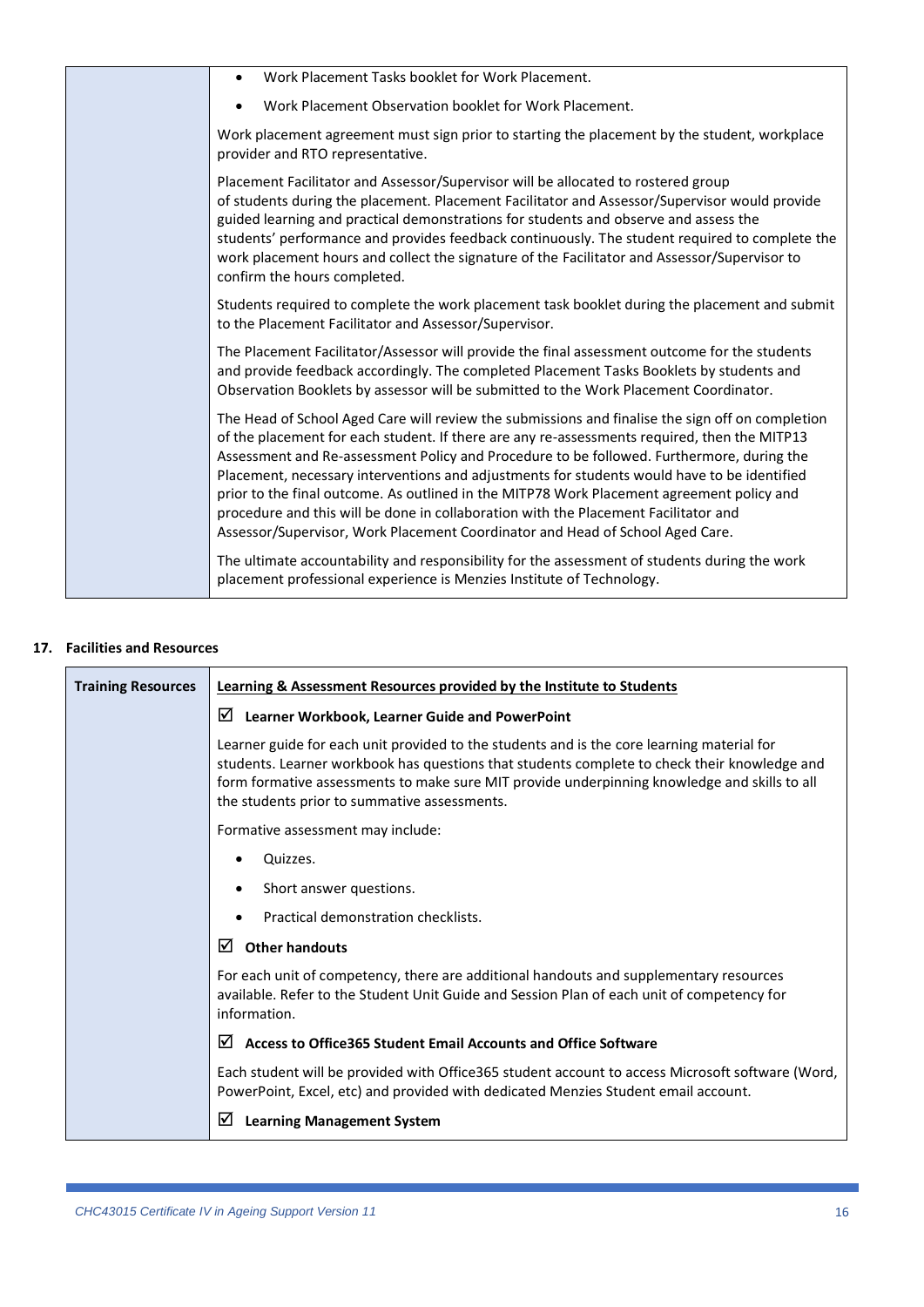Each student will have access to CANVAS Learning Management System. This is where the students can communicate and interact with trainers and assessors, interact with learning resources and materials and download resources for each unit of competency.

#### **Student Management System/Online portal**

Each student will have access to the Student Management System through WiseNet (LearnerApp) for course administrative related items (timetabling, course progress, update information).

### **Ageing Support Uniform**

Each student will be provided with 2 pieces of Ageing Support uniform shirts that the students must wear during simulation practical sessions and during Work Placement.

#### **Learning & Physical Resources that the students must provide**

The following is a list of learning and physical resources for students to have access to undertake the training and assessment of this training product:

- General stationery for study (e.g. pens, notebooks).
- Computer or tablets with internet access.

#### **Appropriate clothing requirements for practical sessions**

- Uniform must be worn in clinical area which must be ironed and look tidy. Tie up hair if the length is beyond your shoulder.
- Wear closed toe shoes (no runners, ugg boots or sandals) and dental laboratory appropriate clothes (no jeans or denim).
- Hair is neatly presented and is off your face and above your collar.
- Remove all rings and wrist jewelry including watches during practical sessions. The only jewelry permitted is ear studs/nose studs.
- Fingernails must be short and filed.
- No fingernail extensions ('acrylics') and no nail polish allowed.

#### **Physical Resources & Equipment for each unit of competency**

The following physical resources will be provided:

- Theory classrooms.
- AV Equipment.
- Whiteboard.
- Internet access.
- Simulation Automotive Workshop.
- Computer lab.
- Printer.
- Student common areas (lunch, study, recreation).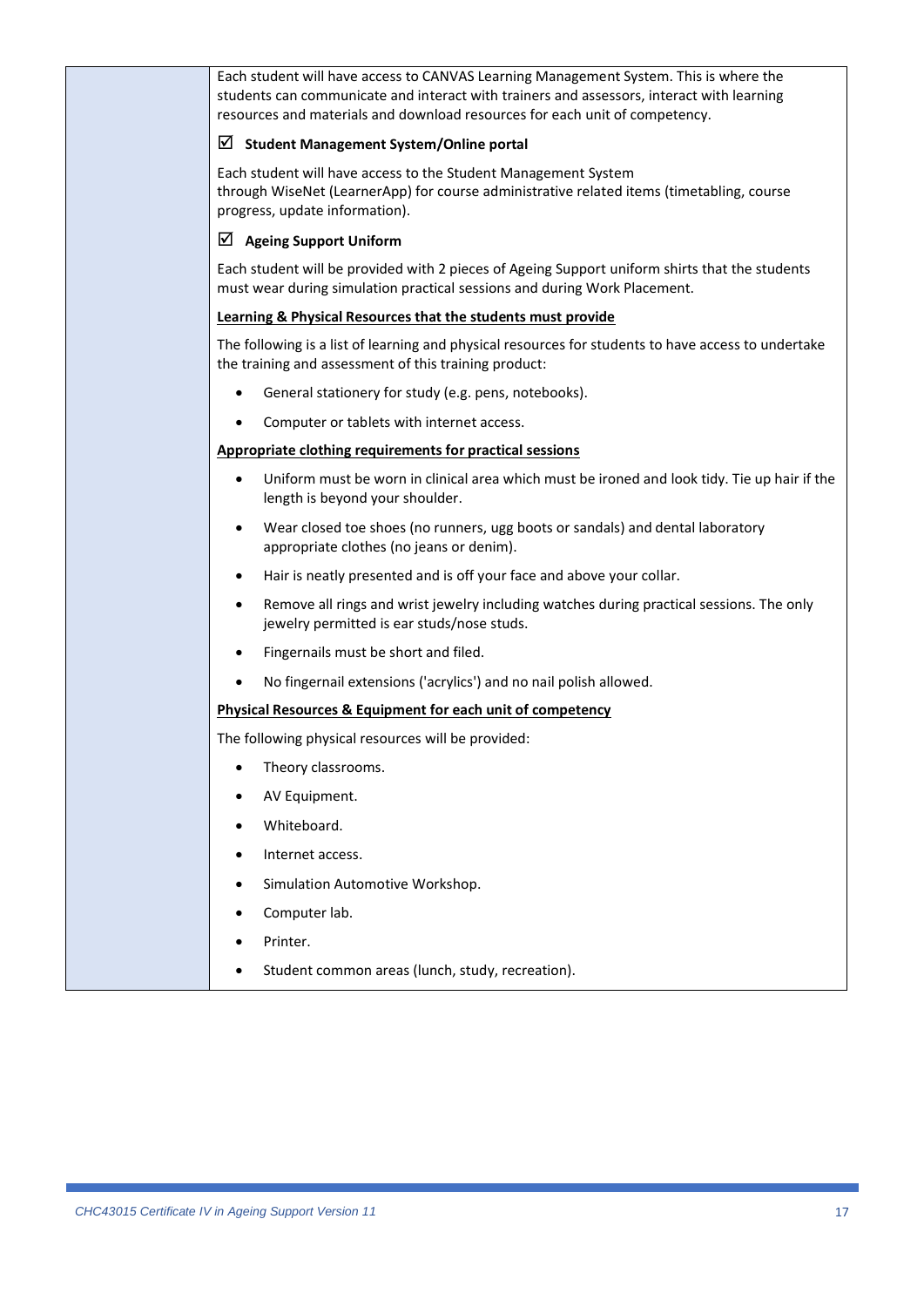#### <span id="page-17-0"></span>**18. Access and Equity**

| <b>Access and Equity</b> | Principles, practices, and legislative requirements relating to equity, access, anti-discrimination,<br>and social justice will be addressed in all aspects of the implementation of the training and<br>assessment strategy. Where practical, student special needs will be identified prior to students'<br>commencing programs. Customized delivery and assessment strategies, including reasonable<br>adjustments, will be designed to meet student needs. |
|--------------------------|----------------------------------------------------------------------------------------------------------------------------------------------------------------------------------------------------------------------------------------------------------------------------------------------------------------------------------------------------------------------------------------------------------------------------------------------------------------|
|                          | The RTO has a range of student support services that students are able to access. Support services<br>include student administration services, academic support services to assist students who may<br>require further assistance.                                                                                                                                                                                                                             |

#### <span id="page-17-1"></span>**19. Reasonable Adjustments and Learner Support**

| Reasonable<br><b>Adjustments and</b><br><b>Learner Support</b> | The RTO identifies any reasonable adjustments required by candidates during the Pre-Training<br>Review that includes LLN test prior to commencement of training.                                                                                                               |  |  |  |  |  |  |
|----------------------------------------------------------------|--------------------------------------------------------------------------------------------------------------------------------------------------------------------------------------------------------------------------------------------------------------------------------|--|--|--|--|--|--|
|                                                                | During the course of a learner's study, any additional needs of learners are identified and<br>addressed, where possible.                                                                                                                                                      |  |  |  |  |  |  |
|                                                                | In responding to the learner's needs, the RTO provides reasonable adjustment and support to<br>learners in a number of ways as follows, but not limited to:                                                                                                                    |  |  |  |  |  |  |
|                                                                | Taking into account language, literacy, and numeracy requirements.<br>$\bullet$                                                                                                                                                                                                |  |  |  |  |  |  |
|                                                                | Making adjustments to the physical environment or venue.<br>٠                                                                                                                                                                                                                  |  |  |  |  |  |  |
|                                                                | Considering age, gender; cultural beliefs and background, traditional practices, religious<br>$\bullet$<br>observances.                                                                                                                                                        |  |  |  |  |  |  |
|                                                                | Considering learners with disabilities.<br>٠                                                                                                                                                                                                                                   |  |  |  |  |  |  |
|                                                                | Deferment of study.                                                                                                                                                                                                                                                            |  |  |  |  |  |  |
|                                                                | Help with a Special Consideration application.<br>$\bullet$                                                                                                                                                                                                                    |  |  |  |  |  |  |
|                                                                | Assistance with study skills through practical advice.<br>$\bullet$                                                                                                                                                                                                            |  |  |  |  |  |  |
|                                                                | Monitoring course progress.<br>٠                                                                                                                                                                                                                                               |  |  |  |  |  |  |
|                                                                | In addition, support on assessment arrangements is provided as follows, but not limited to:                                                                                                                                                                                    |  |  |  |  |  |  |
|                                                                | Scheduling flexible assessment sessions.<br>$\bullet$                                                                                                                                                                                                                          |  |  |  |  |  |  |
|                                                                | Providing assessment materials in a variety of formats (large fonts, electronic, symbols).<br>٠                                                                                                                                                                                |  |  |  |  |  |  |
|                                                                | Providing LLN support.                                                                                                                                                                                                                                                         |  |  |  |  |  |  |
|                                                                | Arranging for or allowing a member of their community to be present at the assessment, if<br>٠<br>required.                                                                                                                                                                    |  |  |  |  |  |  |
|                                                                | Revising planned assessment methods and tools including assessment process or context<br>$\bullet$<br>that meet the individual needs of the person with a disability, but do not change or<br>compromise competency outcomes.                                                  |  |  |  |  |  |  |
|                                                                | Provision of additional support, coaching or tutoring and the opportunity to re-submit the<br>$\bullet$<br>work where a learner's work is assessed to be 'not satisfactory' on a given assessment task<br>or may have been deemed 'Not Yet Competent' on a unit of competency. |  |  |  |  |  |  |
|                                                                | Learners are given adequate time to work on assessments and projects.                                                                                                                                                                                                          |  |  |  |  |  |  |
|                                                                | Additional training and tutorials, if required.                                                                                                                                                                                                                                |  |  |  |  |  |  |
|                                                                | Referral to further learner support service or external counsellors.                                                                                                                                                                                                           |  |  |  |  |  |  |
|                                                                | Trainer/Assessors are mindful of any ongoing requirements to make reasonable adjustments<br>based on individual learner circumstances as they arise.                                                                                                                           |  |  |  |  |  |  |